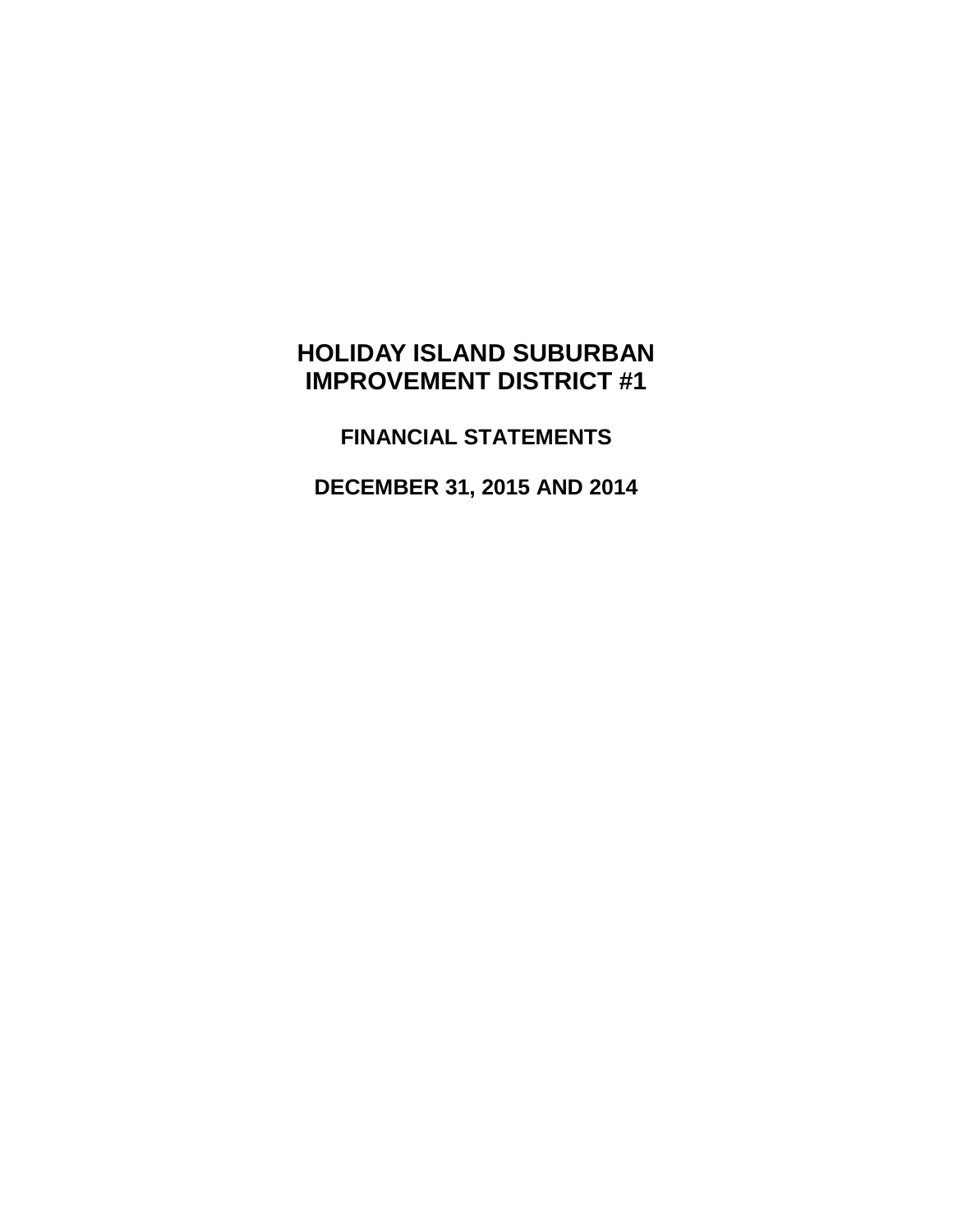# **HOLIDAY ISLAND SUBURBAN IMPROVEMENT DISTRICT #1 DECEMBER 31, 2015 AND 2014 CONTENTS**

Page

| <b>BASIC FINANCIAL STATEMENTS</b>                                                                                                                                                        |  |
|------------------------------------------------------------------------------------------------------------------------------------------------------------------------------------------|--|
|                                                                                                                                                                                          |  |
| Statements of Revenues, Expenses, and                                                                                                                                                    |  |
|                                                                                                                                                                                          |  |
|                                                                                                                                                                                          |  |
| INDEPENDENT AUDITORS' REPORT ON INTERNAL CONTROL OVER<br><b>FINANCIAL REPORTING AND ON COMPLIANCE AND OTHER MATTERS</b><br><b>BASED ON AN AUDIT OF FINANCIAL STATEMENTS PERFORMED IN</b> |  |
| <b>SUPPLEMENTARY INFORMATION</b>                                                                                                                                                         |  |
| Schedule of Revenues, Expenses, and Changes in                                                                                                                                           |  |

|--|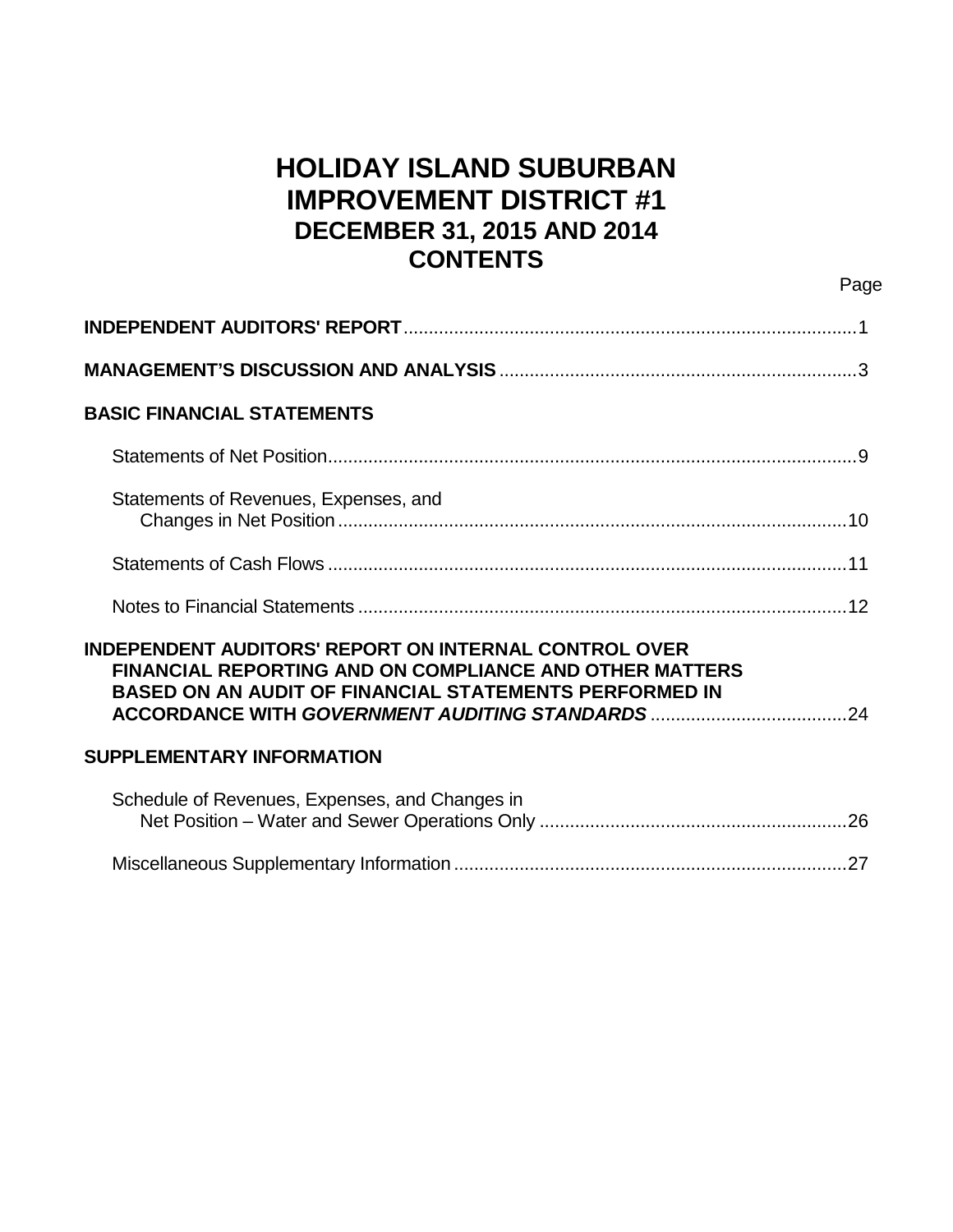

# **INDEPENDENT AUDITORS' REPORT**

Board of Commissioners **Holiday Island Suburban Improvement District #1** Holiday Island, Arkansas

### **Report on the Financial Statements**

We have audited the accompanying financial statements of the **Holiday Island Suburban Improvement District #1** (the "District") as of and for the years ended December 31, 2015 and 2014, and the related notes to the financial statements, which collectively comprise the District's basic financial statements as listed in the table of contents.

#### *Management's Responsibility for the Financial Statements*

The District's management is responsible for the preparation and fair presentation of these financial statements in accordance with accounting principles generally accepted in the United States of America. This includes the design, implementation, and maintenance of internal control relevant to the preparation and fair presentation of financial statements that are free from material misstatement, whether due to fraud or error.

#### *Auditors' Responsibility*

Our responsibility is to express an opinion on these financial statements based on our audits. We conducted our audits in accordance with auditing standards generally accepted in the United States of America and the standards applicable to financial audits contained in *Government Auditing Standards*, issued by the Comptroller General of the United States. Those standards require that we plan and perform the audits to obtain reasonable assurance about whether the financial statements are free from material misstatement.

An audit involves performing procedures to obtain audit evidence about the amounts and disclosures in the financial statements. The procedures selected depend on the auditors' judgment, including the assessment of the risks of material misstatement of the financial statements, whether due to fraud or error. In making those risk assessments, the auditors consider internal control relevant to the District's preparation and fair presentation of the financial statements in order to design audit procedures that are appropriate in the circumstances, but not for the purpose of expressing an opinion on the effectiveness of the District's internal control. Accordingly, we express no such opinion. An audit also includes evaluating the appropriateness of accounting policies used and the reasonableness of significant accounting estimates made by management, as well as evaluating the overall presentation of the financial statements.

We believe that the audit evidence we have obtained is sufficient and appropriate to provide a basis for our audit opinion.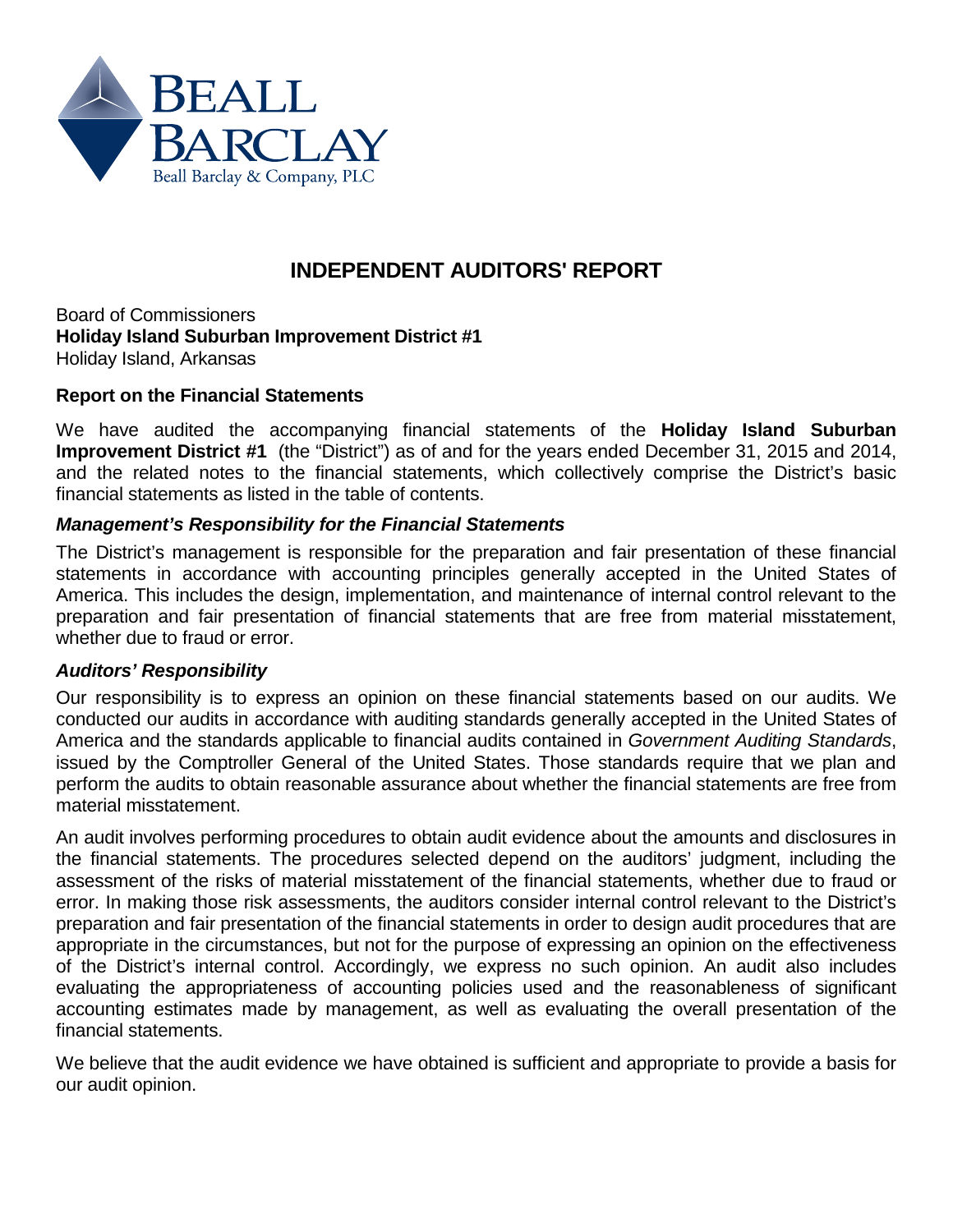### *Opinion*

In our opinion, the financial statements referred to above present fairly, in all material respects, the net position of the District as December 31, 2015 and 2014, and the changes in its net position and cash flows for the years then ended in accordance with accounting principles generally accepted in the United States of America.

### *Other Information*

Our audits were conducted for the purpose of forming opinions on the financial statements that collectively comprise the District's financial statements. The accompanying supplementary information on pages 27-29 is presented for purposes of additional analysis as required by the Arkansas Natural Resource Commission and is not a required part of the basic financial statements. Such information is the responsibility of management and was derived from and relates directly to the underlying accounting and other records used to prepare the financial statements. The information has been subjected to the auditing procedures applied in the audit of the financial statements and certain additional procedures, including comparing and reconciling such information directly to the underlying accounting and other records used to prepare the financial statements or to the financial statements themselves, and other additional procedures in accordance with auditing standards generally accepted in the United States of America. In our opinion, the information is fairly stated in all material respects in relation to the financial statements as a whole.

### **Other Reporting Required by** *Government Auditing Standards*

In accordance with *Government Auditing Standards*, we have issued a report dated December 27, 2016, on our consideration of the District's internal control over financial reporting and our tests of its compliance with certain provisions of laws, regulations, contracts and grant agreements, and other matters. The purpose of that report is to describe the scope of our testing of internal control over financial reporting and compliance and the results of that testing, and not to provide an opinion on the internal control over financial reporting or on compliance. That report is an integral part of an audit performed in accordance with *Government Auditing Standards* in considering the District's internal control over financial reporting and compliance.

### **Other Matters**

In our report dated July 13, 2015, we expressed an opinion that the 2014 financial statements did not present the net position of the District as of December 31, 2014, and the changes in its net position and cash flows for the year then ended in accordance with accounting principles generally accepted in the United States of America because the District did not elect to implement the reporting model required by the provisions of Governmental Accounting Standards Board (GASB) Statement No. 34. The District has elected to change its accounting policy to implement GASB 34 and has retrospectively applied the change to its 2014 financial statements as required. Accordingly, our present opinion on the 2014 financial statements, as presented herein, is different from that expressed in our previous report.

Beall Barclay & Company, PLC

**BEALL BARCLAY & COMPANY, PLC** Certified Public Accountants

Rogers, Arkansas December 27, 2016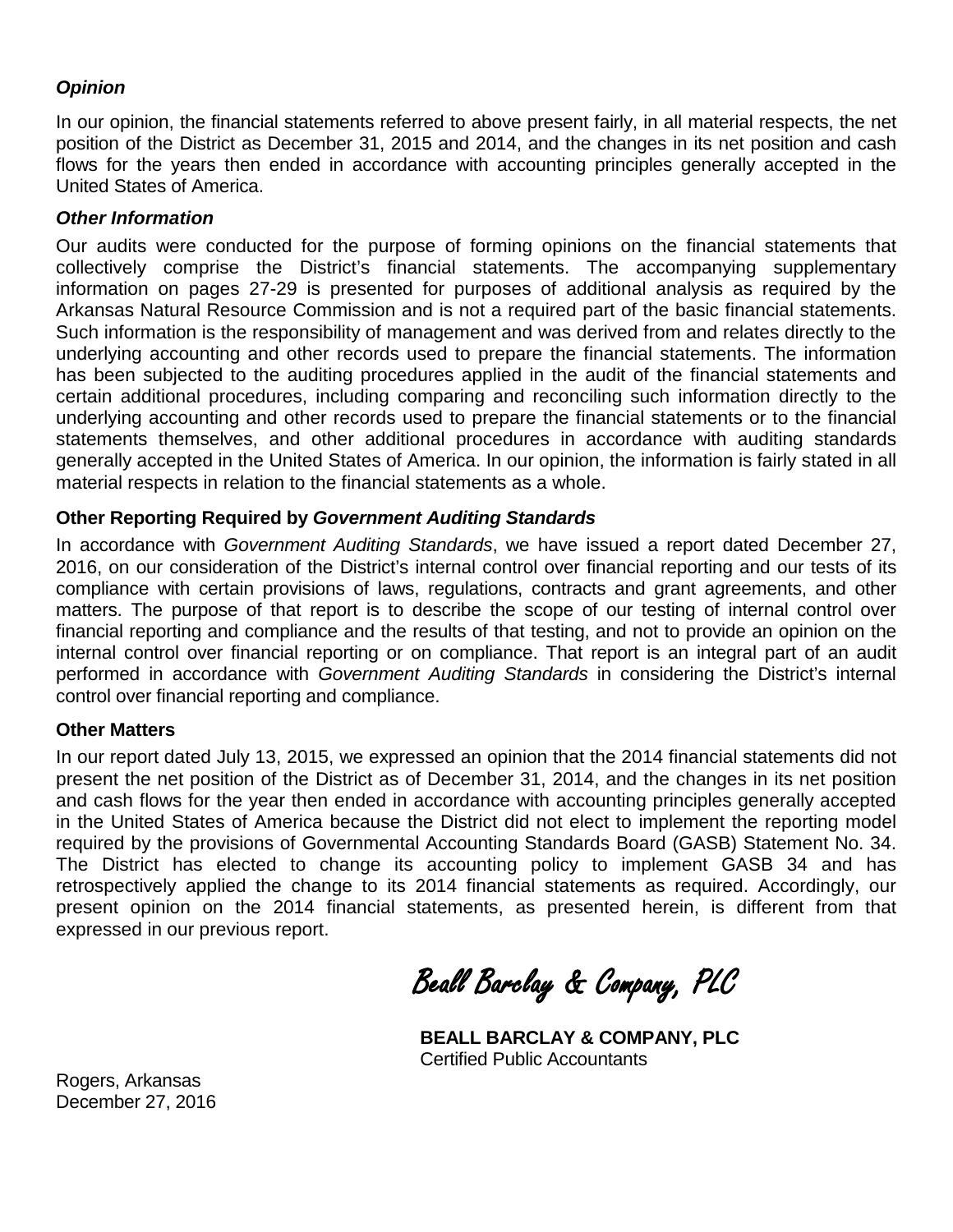### **Using This Annual Report**

This annual report consists of a management's discussion and analysis (this section), basic financial statements, and notes to the financial statements. The basic financial statements are comprised of a series of financial statements: The Statement of Net Position, Statement of Revenue, Expenses, and Changes in Net Position, and the Statement of Cash Flows. These statements provide information about the Suburban Improvement District's activities and present an overview of the Suburban Improvement District's finances. The notes to financial statements will explain some of the information presented in the basic financial statements and provide more detailed data. Since Suburban Improvement Districts are special purpose governments, they are able to combine the government-wide and fund financial statements into single presentations. The Holiday Island Suburban Improvement District has elected to present in this format.

### **Discussion and Analysis**

The purpose of the Management's discussion and analysis (MD&A) is to introduce the basic financial statements and provide an analytical overview of the government's financial activities. This discussion and analysis of the financial performance of the Holiday Island Suburban Improvement District provides an overview of the District's financial activities for the year ending December 31, 2015.

The Holiday Island Suburban Improvement District was organized in 1970 for the purposes of providing water and sewer utility services, roads, fire and EMS emergency services, and recreational opportunities for the primary benefit and enjoyment of Holiday Island property owners. The management of Holiday Island utilities, public facilities, emergency services, and recreational amenities are overseen by a district manager who answers to an elected five-member board of commissioners.

The ability to sustain Holiday Island's utilities, public facilities, emergency services, and recreational amenities as well as the District's long-term financial health is the principal concerns of the district manager and board of commissioners. 2015 presented several financial and managerial challenges for the District. The unanticipated resignation of the district manager, natural disasters and act of God losses, a user fee structure insufficient to cover deferred maintenance for the utilities and the operational expenses of the recreational amenities, and a weak local economy all adversely impacted the finances of the District.

For the majority of 2015, the district manager position was either vacant or filled with an interim manager. The effect a sudden turnover in the district manager position has on the district finances is unknown; however, the assumption is that the district manager has a significant impact on organizational performance and the situation is worth mentioning in this discussion.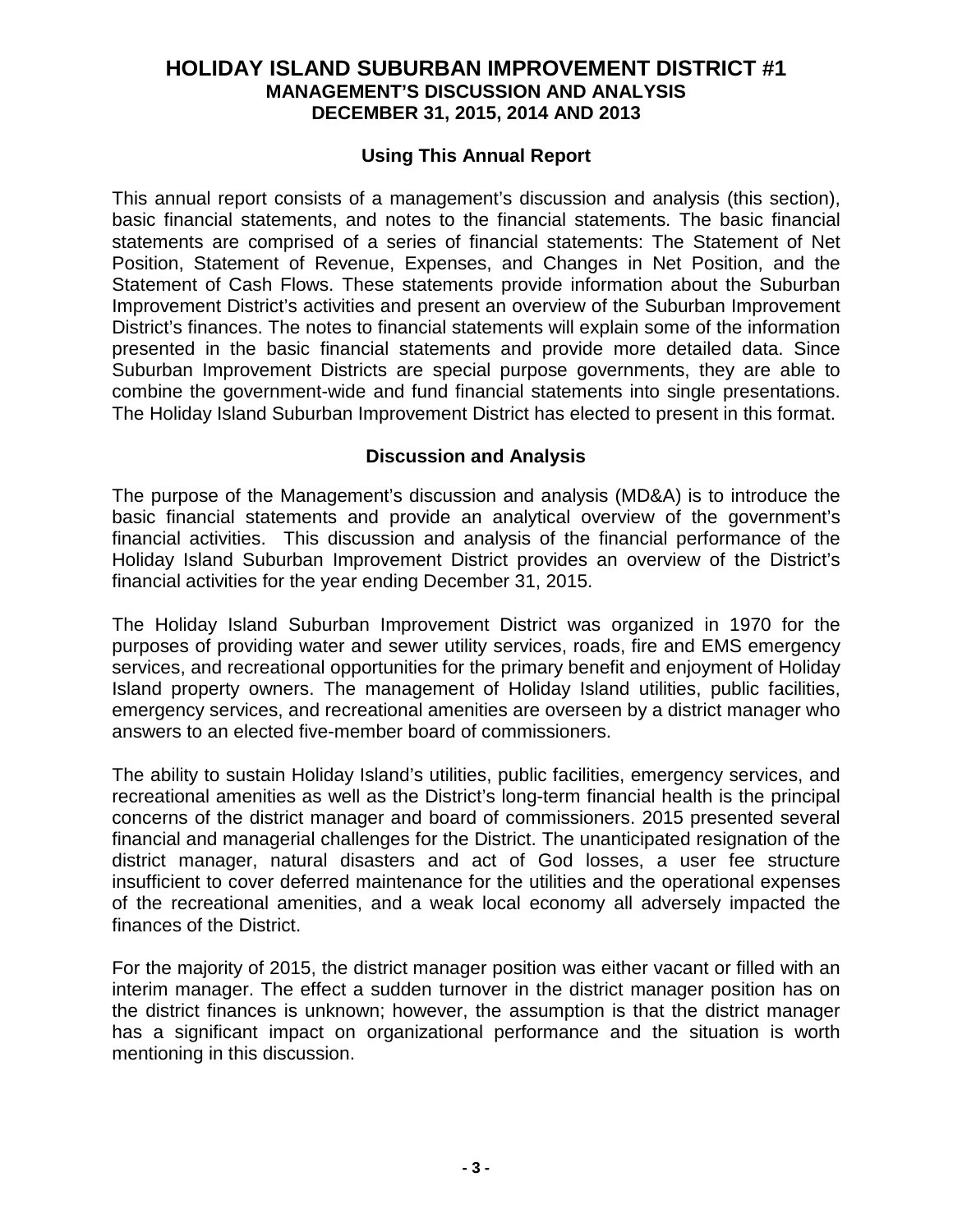During 2015, Holiday Island experienced an above average number of moderate to severe weather events including: major flooding, wind storms, ice storms and infrastructure losses due to lightning strikes. The full financial effects that severe weather has on the District's finances and human resources is unknown; however, it's clear that adverse weather presents a constant threat. During 2015, the roads department applied 384 tons of traction material and over 1,000 gallons of deicing chemicals to the roadways, cleared numerous tree blowdowns, and embarked on sizeable cleanup efforts following two different 100-year floods. Lightning strikes destroyed a well pump for the drinking water system and severely damaged the golf course irrigation system. The December 2015 flood dislocated several sea anchors and broke several anchor cables at the marina. Responding to weather events is demanding on limited human resources, disrupts normal operations, and is financially draining when either the number or severity of weather events surpasses the District's preparation.

The Board of Commissioners made key financial decisions and took decisive actions to effectively cope with 2015's unexpected challenges and ended the year in a reasonably healthy position.

- The board reduced the 2015 budgeted operating expenditures by \$29,670.
- The board increase Marina slip rentals by \$100 for each slip for 2015 and established a planned 5% annual rate increase effective through 2019.
- The board increase golf activity cards by 5% for 2015 and established a planned 5% annual rate increase effective through 2019.

# **Financial Highlights for Holiday Island Suburban Improvement District**

- The Suburban Improvement District adopted the provision of Governmental Accounting Standards Board Statement No. 34, Basic Financial Statements, and Management's Discussion and Analysis for State and Local Governments during the year ending December 31, 2015. While the District's financial statements for years ending December 31, 2013 and December 31, 2014 were presented fairly in all material respects, the nonconformity with GASB 34 was the basis for a qualified opinion for 2013 and 2014.
- The Suburban Improvement District's current assets decreased by \$113,920 or 2.86% and the value for the District's property, plant, and equipment decreased by \$388,372 or 1.87% from the prior year. The decrease in assets and the loss of value for property, plant, and equipment contributed to the District's total assets decreasing by \$502,292 or 2.02% from the prior year.
- The Suburban Improvement District reduced its total liabilities by \$256,836 or 4.74% from 2014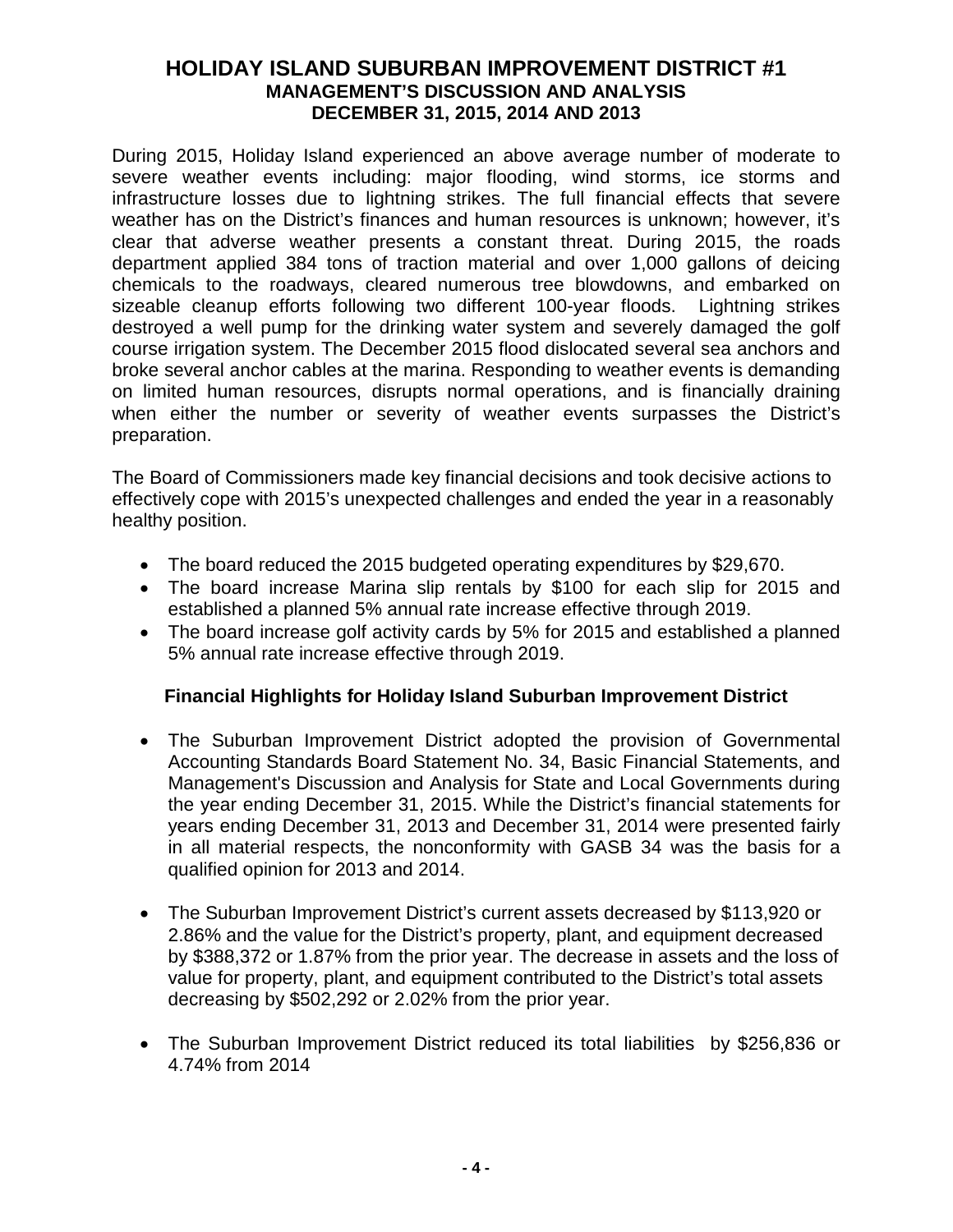- The Suburban Improvement District's 2015 operating revenues exceeded its 2015 operating expenses. Revenues increased by \$110,442, or 3.06% compared to expenses increasing by \$34,245, or 1.24% from 2014. The resulting (before depreciation) net operating income of \$925,955 increased by \$76,197 or 8.97% from the prior year. After applying a \$1,059,109 non-cash expense for depreciation, the District experienced a net operating loss of \$133,154.
- The Suburban Improvement District's end of year net position decreased by \$225,240 or 1.24% from 2014.
- Assessment of Benefits 2015 net revenue increased by \$16,113 or 0.97% from 2014.
- The Suburban Improvement District's net cash from operating activities increased by \$164,567 or 23.99% from 2014
- Water and Sewer 2015 operating expenses exceeded 2015 operating revenues by \$198. Revenues increased by \$48,050, or 7.35% compared to expenses increasing by \$70,416 or 11.16% from 2014.
- 2015 operating expenses for streets and roads maintenance decreased by \$26,687 or 7.48% from 2014.
- 2015 operating expenses for Law Enforcement, Fire, and Emergency Medical Services increased by \$19,747 or 9.43% from 2014.
- 2015 Recreational Activity Card revenue decreased by \$838 or 0.81% from 2014.
- 2015 operating expenses for recreational activities and facilities, including: 18 hole and 9-hole golf courses, recreation center, clubhouse, restaurant, marina and pro shop decreased by \$47,928 or 5.19% from 2014.

# **Basic Financial Statements**

One of the most important questions asked about the Holiday Island Suburban Improvement District's finances is, "Is the Suburban Improvement District as a whole better or worse off as a result of the year's activities?" The Statement of Net Position, Statement of Revenue, Expenses, and Changes in Net Position and the Statement of cash Flows report information about the Suburban Improvement District's activities in a way that helps answer this question.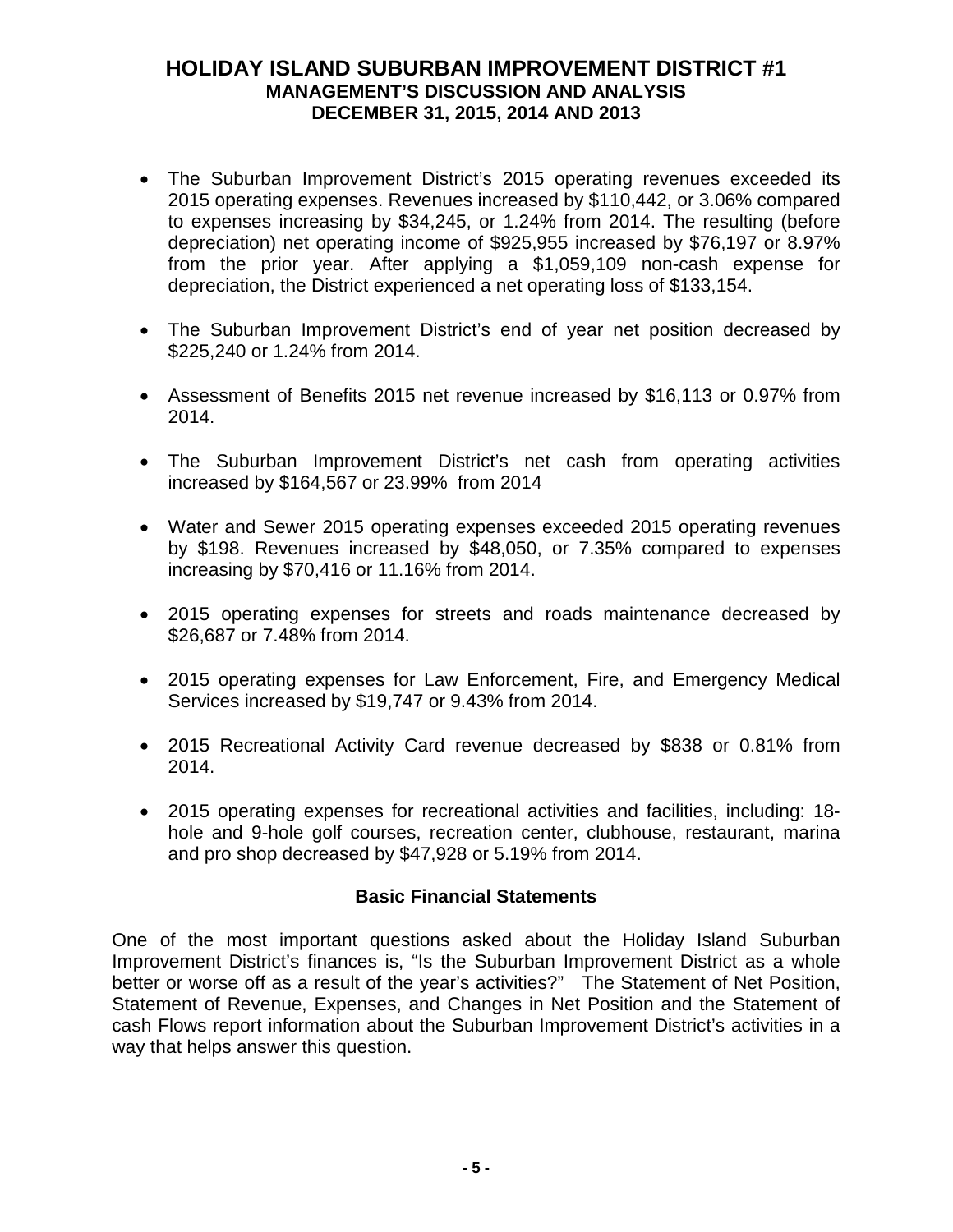#### **Financial Highlights Assets, Liabilities and Net Position**

|                                 |      | 2015       | 2014             | 2013             |
|---------------------------------|------|------------|------------------|------------------|
| <b>Assets</b>                   |      |            |                  |                  |
| Total current assets            | \$   | 3,876,057  | \$<br>3,989,977  | \$<br>4,122,250  |
| Restricted cash and investments |      | 60,960     | 60,960           | 60,960           |
| Other noncurrent assets         |      | 20,421,871 | 20,810,243       | 21,092,331       |
| Total assets                    | -\$  | 24,358,888 | \$<br>24,861,180 | \$<br>25,275,541 |
| <b>Liabilities</b>              |      |            |                  |                  |
| Total current liabilities       | \$   | 446,488    | \$<br>449,970    | \$<br>515,554    |
| Noncurrent liabililities        |      | 4,630,156  | 4,879,510        | 4,937,382        |
| <b>Total liabilities</b>        | \$   | 5,076,644  | \$<br>5,329,480  | \$<br>5,452,936  |
| <b>Net Position</b>             |      |            |                  |                  |
| Contributed capital, net        | \$   | 1,331,925  | \$<br>1,356,141  | \$<br>1,380,357  |
| Reserved for debt service       |      | 1,086,024  | 1,026,922        | 981,604          |
| Designated                      |      | 1,434,988  | 1,304,774        | 1,298,395        |
| Undesignated                    |      | 15,429,307 | 15,843,863       | 16, 162, 249     |
| Total net position              | - \$ | 19,282,244 | \$<br>19,531,700 | \$<br>19,822,605 |
|                                 |      |            |                  |                  |

### **Operating Results and Changes in Net Position**

| <b>Operating revenues</b>                                       | \$<br>3,723,077  | \$<br>3,612,635  | \$<br>3,673,356  |
|-----------------------------------------------------------------|------------------|------------------|------------------|
| <b>Operating expenses</b>                                       |                  |                  |                  |
| Depreciation                                                    | 1,059,109        | 1,026,917        | 1,006,855        |
| Other operating expenses                                        | 2,797,122        | 2,762,877        | 2,955,693        |
| Total operating expenses                                        | 3,856,231        | 3,789,794        | 3,962,548        |
| <b>Operating income</b>                                         | (133, 154)       | (177, 159)       | (289, 192)       |
| Other revenues (expenses)                                       |                  |                  |                  |
| Interest, net                                                   | (116, 977)       | (116, 299)       | (124, 621)       |
| Other income                                                    | 675              | 2,553            |                  |
| Total other revenues (expenses)                                 | (116, 302)       | (113, 746)       | (124, 621)       |
| <b>Changes in net position before</b><br>capital contributions  | (249, 456)       | (290, 905)       | (413, 813)       |
| Depreciation on fixed assets acquired by<br>contributed capital | 24,216           | 24,216           | 24,216           |
| <b>Change in Net Position</b>                                   | (225, 240)       | (266, 689)       | (389, 597)       |
| Net Position, Beginning of Year                                 | 18,175,559       | 18,442,248       | 18,831,845       |
| Net Position, End of Year                                       | \$<br>17,950,319 | \$<br>18,175,559 | \$<br>18,442,248 |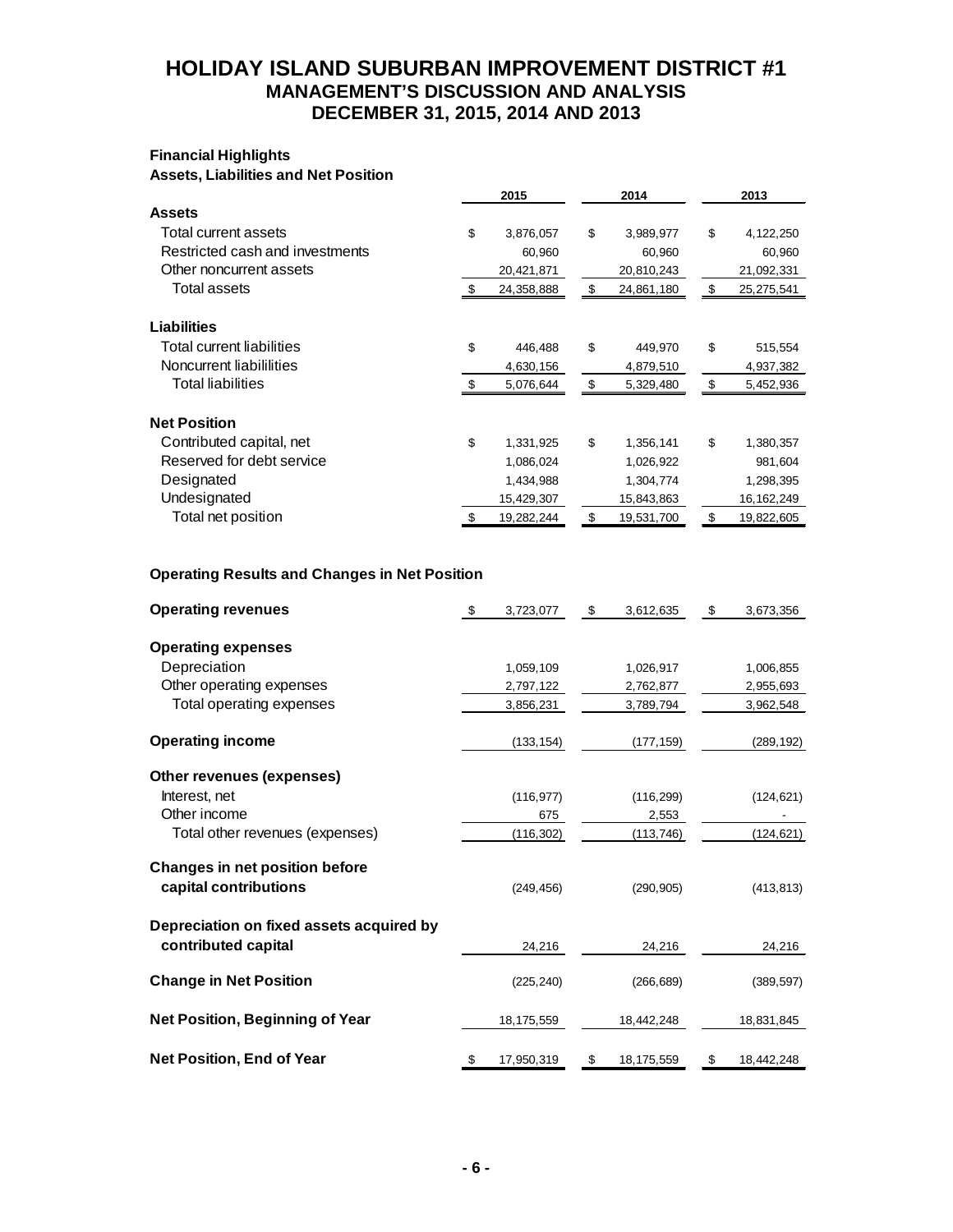#### **Statement of Net Position**

The Statement of Net Position reports assets, and liabilities to obtain the District's net position. Net Position is calculated by using the following formula; assets– liabilities  $=$ net position.

The Suburban Improvement District's 2015 cash and cash equivalents decreased \$276,939 or 11.21%; however, during the same period, the District's certificates of deposits increased by \$130,214 or 9.98%. The District also increased its assets in the form of assessments receivable, accounts receivable, accrued interest receivable, pro shop inventory, and prepaid expenses. Due to the above mentioned factors, the District's current assets decreased by \$113,920 or 3.06% from the prior year. The net book value for the District's property, plant, and equipment decreased by \$388,372 or 1.87%. The decrease in assets and the loss of value for property, plant, and equipment contributed to the District's total assets and net position decreasing by \$502,292 or 2.02% from the prior year. The Suburban Improvement District reduced its current liabilities by \$35,028 or 7.78% while its long-term debt increased by \$217,808 or 4.46% from 2014.

### **Statement of Revenue, Expenses, and Changes in Net Position**

The Statement of Revenue, Expenses, and Changes in Net Position outline the sources and uses of funds and report any changes in net position from operating activities.

The Suburban Improvement District's 2015 operating revenues exceeded its 2015 operating expenses. Revenues increased by \$110,442, or 3.06% compared to expenses increasing by \$34,245, or 1.24% from 2014. The District's net operating income (before depreciation) of \$925,955 increased by \$76,197 or 8.97% from the prior year. After applying a \$1,059,109 non-cash expense for depreciation, the District experienced a net operating loss of \$133,154. The end of year net position from operating activities decreased \$225,240 or 1.24% from 2014.

### **Statement of Cash Flows**

The primary purpose of the Statement of Cash Flows is to provide information about cash receipts, cash payments, and the net change in cash resulting from the operating, investing, and financing activities.

The Suburban Improvement District's net cash from operating activities of \$850,580 increased \$164,567 or 23.99% from 2014. The Net Cash used for capital of \$1,013,450 is an increase of \$144,412 or 17.48% from 2014. The District converted \$114,069 from cash to a certificate of deposit. The above mentioned factors resulted in the District's Cash and Cash equivalents decreasing by \$276,939.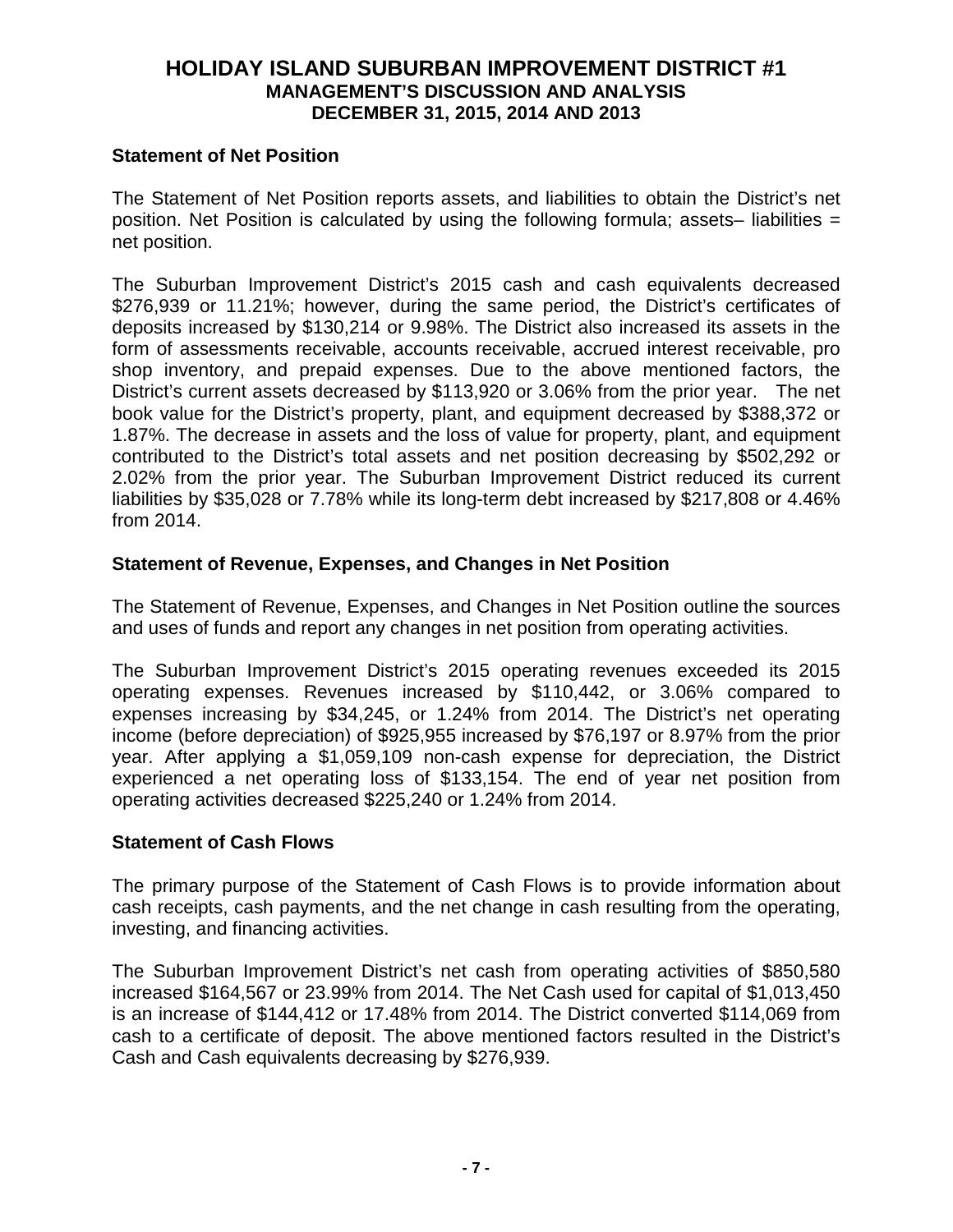### **Economic Factors and Next Year's Budgets and Rates**

The Suburban Improvement District's Board of Commissioners and District Manager considered many factors when setting the fiscal-year 2016 budget; including, Assessment of Benefits and fees that will be charged for utilities and amenities.

Assessments and User Fees for 2016

- The board increased the Assessment of Benefits for all zones by 5% for 2016
- The board increased Marina slip rentals by 5% for 2016 and established a planned 5% annual rate increase effective through 2019
- The board increased golf activity cards by 5% for 2016 and established a planned 5% annual rate increase effective through 2019.
- The board established new charges for irrigation water meter connections for connections that occur anytime following initial construction.
- The board increased water meter connection charges for  $\frac{3}{4}$ " and 1" connections.
- The board increased the water turn-on fee by \$5.00.
- The board increased the monthly block rates for water service.
- The board increased the amenity fees for daily swim passes, annual individual, and family swim passes

The foremost financial concern for the District is with the declining number of residential and commercial lots in private hands. There are currently 5,174 residential and commercial lots within the Holiday Island boundaries, of which, 3,463 are in private ownership. During the 1980s and again in the 2000s, aggressive marketing of Holiday Island resulted in many individuals purchasing lots for the purposes of speculative investment, primary or vacation home building, or to obtain property owner access to recreational amenities. The properties in private hands provide the District with a substantial revenue source through the annual Assessment of Benefits. Beginning in the late 2000s, primarily the vacant and undeveloped lots started returning to the District through either quit claim or foreclosure on delinquent assessments. The trend of vacant and undeveloped lots falling out of private ownership is steady and will remain a significant financial concern until an efficient way of marketing and selling these lots back to private individuals is found.

### **CONTACTING THE SUBURBAN IMPROVEMENT DISTRICT 'S FINANCIAL MANAGEMENT**

This financial report is designed to provide our property owners, residents, customers, and creditors with a general overview of the Suburban Improvement District 's finances and to show the Suburban Improvement District 's accountability for the money it receives. If you have questions about this report or need additional financial information, contact the Suburban Improvement District's District Manager at (479) 253- 9700.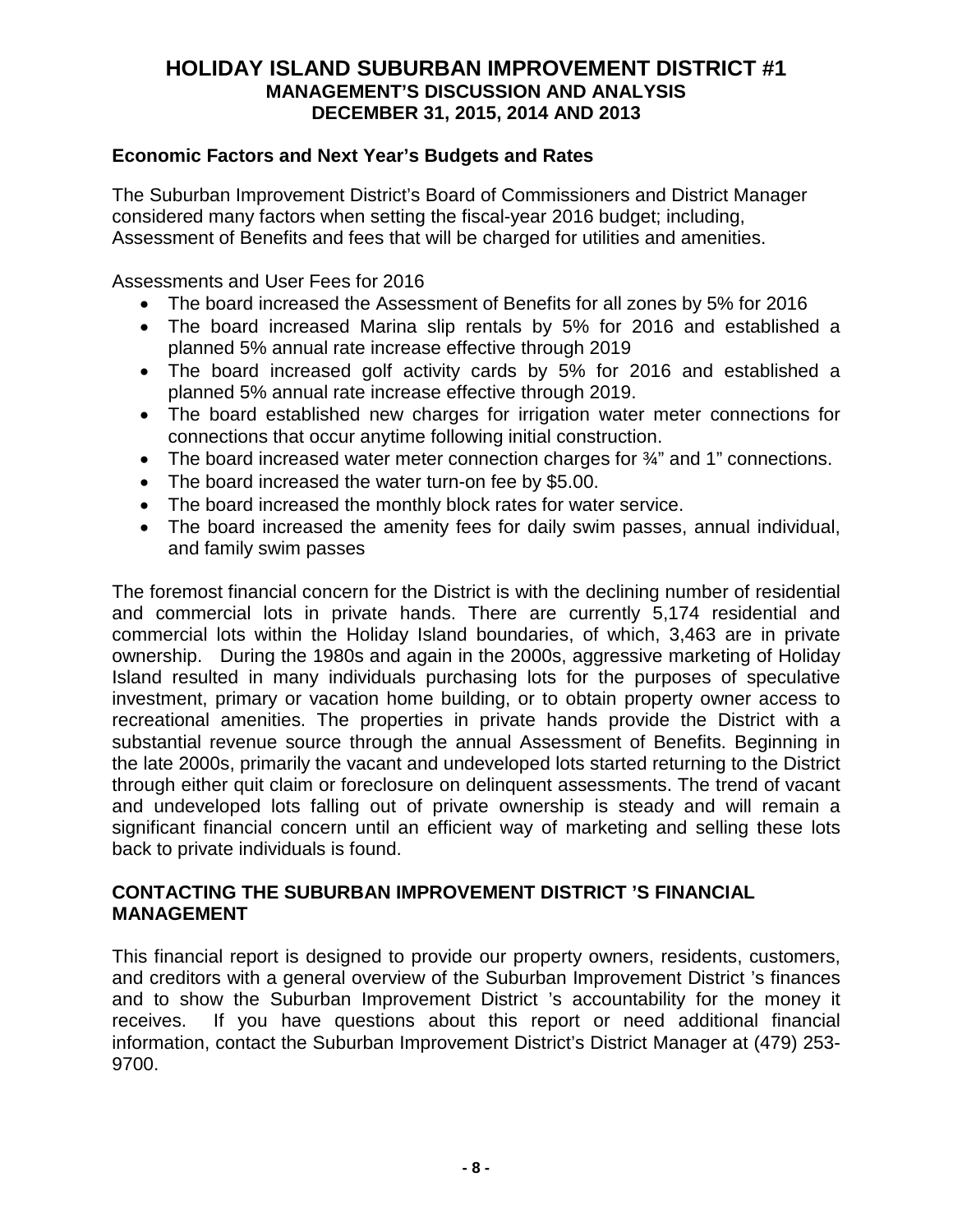# **HOLIDAY ISLAND SUBURBAN IMPROVEMENT DISTRICT #1 STATEMENTS OF NET POSITION DECEMBER 31, 2015 AND 2014**

|                                                                                                                                                                                                                                                                                                           | 2015                                                                                                | 2014                                                                                           |
|-----------------------------------------------------------------------------------------------------------------------------------------------------------------------------------------------------------------------------------------------------------------------------------------------------------|-----------------------------------------------------------------------------------------------------|------------------------------------------------------------------------------------------------|
| <b>ASSETS</b>                                                                                                                                                                                                                                                                                             |                                                                                                     |                                                                                                |
| <b>CURRENT ASSETS</b><br>Cash and cash equivalents<br>Certificates of deposit - designated<br>Assessments receivable, net<br>Accounts receivable<br>Accrued interest receivable<br>Inventory - pro shop<br>Prepaid expenses<br><b>Total Current Assets</b><br><b>RESTRICTED CASH AND CASH EQUIVALENTS</b> | \$<br>2,131,687<br>1,434,988<br>114,069<br>93,090<br>943<br>39,242<br>62,038<br>3,876,057<br>60,960 | \$2,408,626<br>1,304,774<br>93,730<br>88,890<br>930<br>35,924<br>57,103<br>3,989,977<br>60,960 |
| PROPERTY, PLANT, AND EQUIPMENT, NET                                                                                                                                                                                                                                                                       | 20,421,871                                                                                          | 20,810,243                                                                                     |
| <b>Total Assets</b>                                                                                                                                                                                                                                                                                       | \$24,358,888                                                                                        | \$24,861,180                                                                                   |
| <b>LIABILITIES AND NET POSITION</b>                                                                                                                                                                                                                                                                       |                                                                                                     |                                                                                                |
| <b>CURRENT LIABILITIES</b><br>Accounts payable and accrued expenses<br>Current portion of long-term debt                                                                                                                                                                                                  | \$<br>128,457<br>318,031                                                                            | \$<br>171,715<br>278,255                                                                       |
| <b>Total Current Liabilities</b>                                                                                                                                                                                                                                                                          | 446,488                                                                                             | 449,970                                                                                        |
| <b>LONG-TERM DEBT</b><br>Bonds payable<br>Note payable<br>Capital lease<br><b>Total Long-Term Debt</b>                                                                                                                                                                                                    | 4,466,781<br>38,159<br>125,216<br>4,630,156                                                         | 4,705,816<br>173,694<br>4,879,510                                                              |
| <b>NET POSITION</b><br>Contributed capital, net<br>Retained earnings<br>Reserved for debt service<br>Designated<br>Undesignated                                                                                                                                                                           | 1,331,925<br>1,086,024<br>1,434,988<br>15,429,307<br>17,950,319                                     | 1,356,141<br>1,026,922<br>1,304,774<br>15,843,863<br>18,175,559                                |
| <b>Total Net Position</b>                                                                                                                                                                                                                                                                                 | 19,282,244                                                                                          | 19,531,700                                                                                     |
| <b>Total Liabilities and Net Position</b>                                                                                                                                                                                                                                                                 | \$24,358,888                                                                                        | \$24,861,180                                                                                   |

**See Independent Auditors' Report and Notes to Financial Statements.**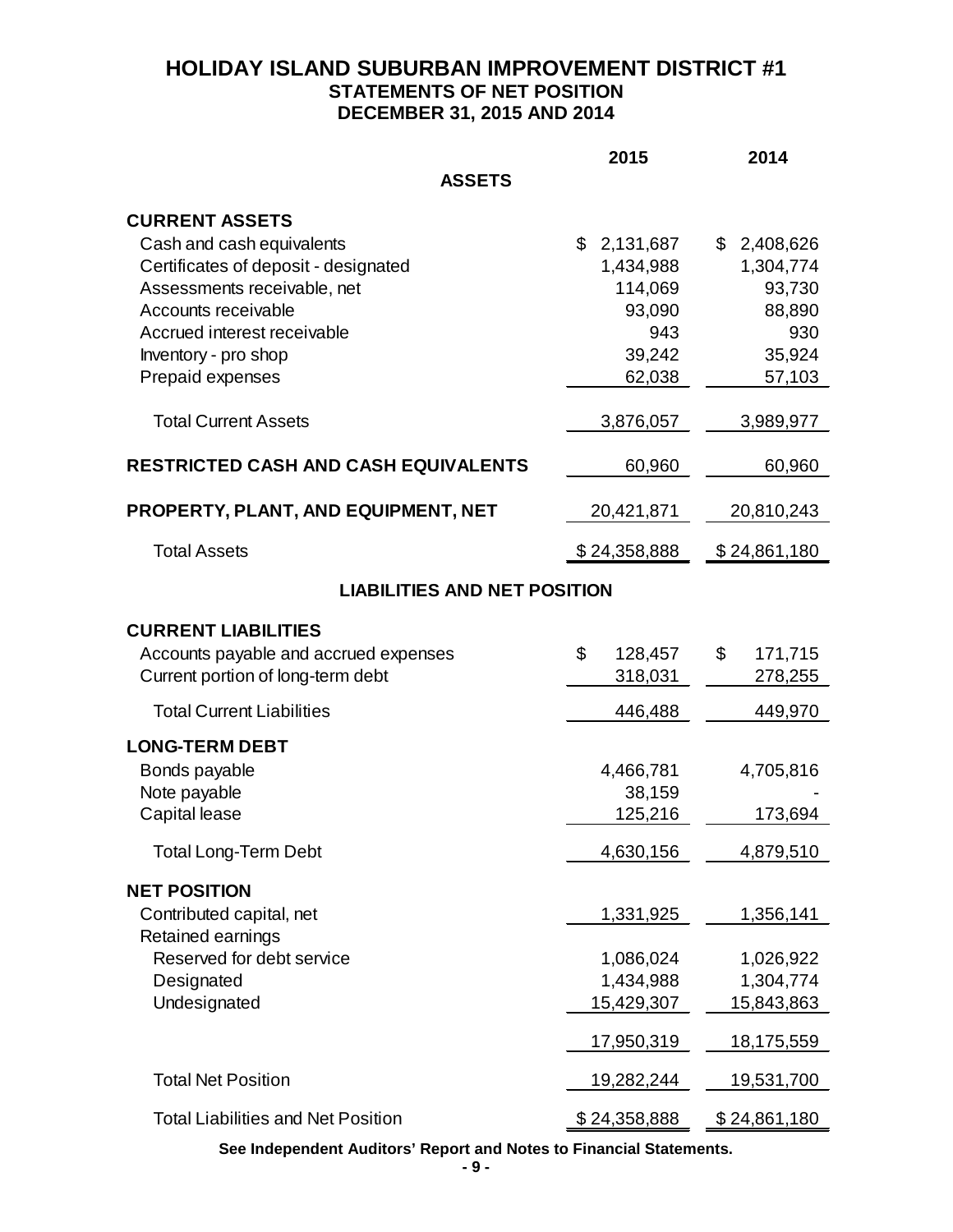# **HOLIDAY ISLAND SUBURBAN IMPROVEMENT DISTRICT #1 STATEMENTS OF REVENUES, EXPENSES, AND CHANGES IN NET POSITION YEARS ENDED DECEMBER 31, 2015 AND 2014**

|                                                                 | 2015            | 2014            |
|-----------------------------------------------------------------|-----------------|-----------------|
| <b>OPERATING REVENUES</b>                                       |                 |                 |
| Assessments, net                                                | \$<br>1,679,413 | \$<br>1,663,300 |
| Water and sewer                                                 | 701,402         | 653,352         |
| Fees, sales, and rental                                         | 646,119         | 626,976         |
| Debt service assessments                                        | 431,741         | 430,744         |
| <b>Activity cards</b>                                           | 102,625         | 103,463         |
| Other                                                           | 161,777         | 134,800         |
|                                                                 | 3,723,077       | 3,612,635       |
| <b>OPERATING EXPENSES</b>                                       |                 |                 |
| Water and sewer                                                 | 701,600         | 631,184         |
| Streets and roads                                               | 330,139         | 356,826         |
| Fire and security protection                                    | 229,198         | 209,451         |
| Recreation                                                      | 120,192         | 136,988         |
| 18 hole golf course                                             | 283,883         | 326,754         |
| 9 hole golf course                                              | 59,843          | 69,141          |
| Clubhouse, restaurant, marina and pro shop                      | 411,444         | 390,407         |
| General and administrative                                      | 660,823         | 642,126         |
|                                                                 | 2,797,122       | 2,762,877       |
| Net operating income before depreciation                        | 925,955         | 849,758         |
| Less: depreciation                                              | (1,059,109)     | (1,026,917)     |
| Net operating (loss)                                            | (133, 154)      | (177, 159)      |
| OTHER NONOPERATING REVENUES (EXPENSES)                          |                 |                 |
| Gain on disposal of property and equipment                      | 675             | 2,553           |
| Interest income                                                 | 16,158          | 16,431          |
| Interest expense                                                | (133, 135)      | (132, 730)      |
| Total other nonoperating (expenses)                             | (116, 302)      | (113, 746)      |
| Change in net position                                          | (249, 456)      | (290, 905)      |
| Net position - beginning of year                                | 18,175,559      | 18,442,248      |
| Depreciation on fixed assets acquired by<br>contributed capital | 24,216          | 24,216          |
| Net position - end of year                                      | \$17,950,319    | \$18,175,559    |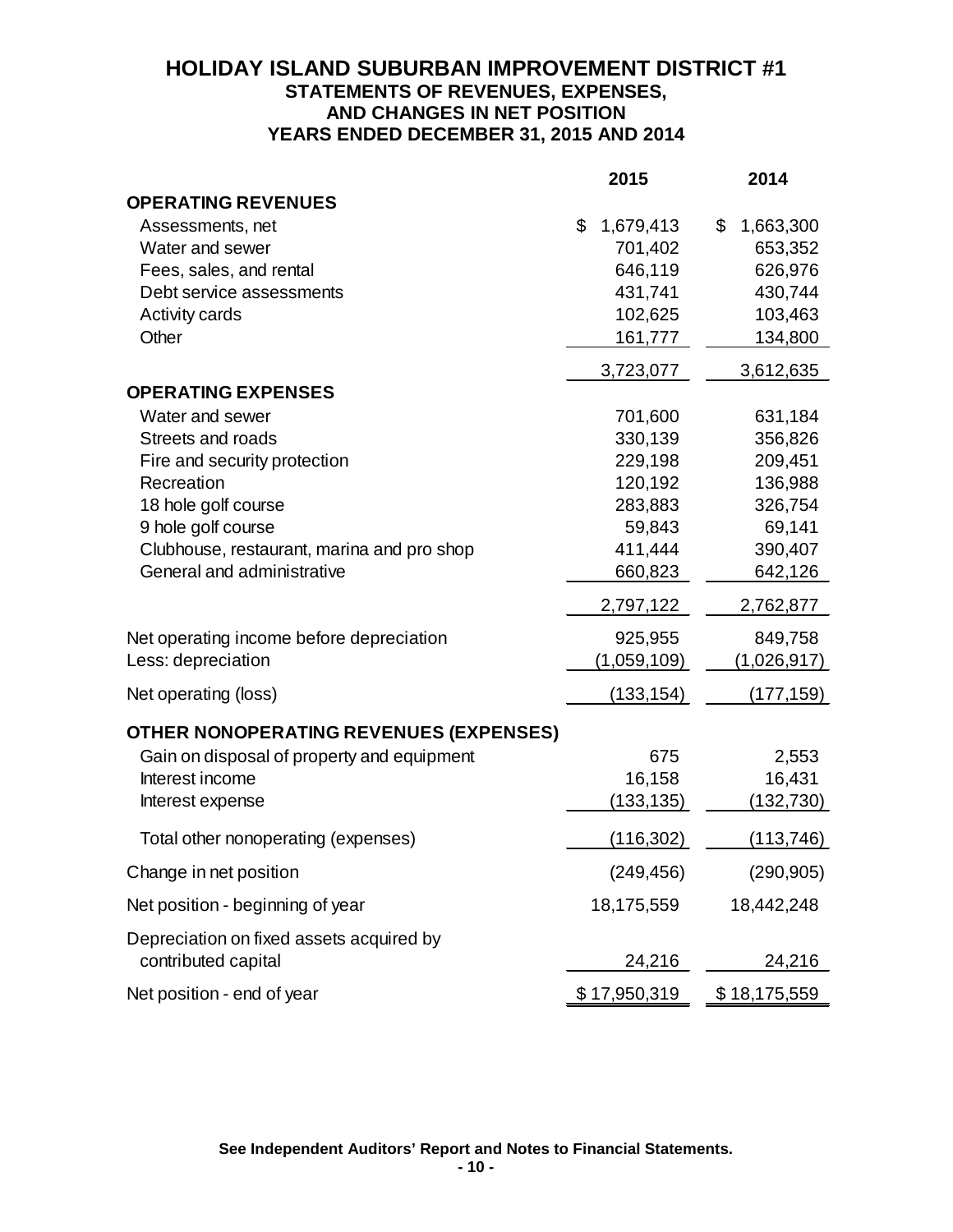# **HOLIDAY ISLAND SUBURBAN IMPROVEMENT DISTRICT #1 STATEMENTS OF CASH FLOWS YEARS ENDED DECEMBER 31, 2015 AND 2014**

|                                                                           | 2015                 | 2014             |
|---------------------------------------------------------------------------|----------------------|------------------|
| <b>CASH FLOWS FROM OPERATING ACTIVITIES</b>                               |                      |                  |
| Net operating (loss)<br>Adjustments to reconcile net operating            | \$<br>(133, 154)     | \$(177,159)      |
| (loss) to net cash from operating activities:                             |                      |                  |
| Depreciation                                                              | 1,059,109            | 1,026,917        |
| In-kind contribution                                                      |                      | (65, 283)        |
| Change in:                                                                |                      |                  |
| Assessments receivable, net                                               | (20, 339)            | 27,044           |
| Accounts receivable                                                       | (4,200)              | (19, 947)        |
| Inventory - pro shop<br>Prepaid expenses                                  | (3,318)              | 9,822<br>(4,610) |
| Accounts payable and accrued expenses                                     | (4,935)<br>(43, 258) | (110, 771)       |
| <b>Total Adjustments</b>                                                  | 983,059              | 863,172          |
| Net Cash From Operating Activities                                        | 849,905              | 686,013          |
|                                                                           |                      |                  |
| <b>CASH FLOWS FROM CAPITAL AND RELATED</b><br><b>FINANCING ACTIVITIES</b> |                      |                  |
| Principal payments on bond payable and note payable                       | (256, 867)           | (225, 326)       |
| Proceeds from note payable                                                | 95,000               |                  |
| Principal payments on capital lease                                       | (46, 659)            | (27, 210)        |
| Proceeds from sale of property, plant, and equipment                      | 675                  | 2,553            |
| Acquisition of property, plant, and equipment                             | (670, 737)           | (431, 958)       |
| Interest paid                                                             | (134, 187)           | (144,449)        |
| Net Cash (Used For) Capital and Related                                   |                      |                  |
| <b>Financing Activities</b>                                               | (1,012,775)          | (826,390)        |
| <b>CASH FLOWS FROM INVESTING ACTIVITIES</b>                               |                      |                  |
| Change in certificates of deposit                                         | (130, 214)           | (6,379)          |
| Interest received                                                         | 16,145               | 20,567           |
| Net Cash From (Used For) Investing Activities                             | (114,069)            | 14,188           |
| <b>NET CHANGE IN CASH AND CASH EQUIVALENTS</b>                            | (276, 939)           | (126, 189)       |
| CASH AND CASH EQUIVALENTS, BEGINNING OF YEAR                              | 2,469,586            | 2,595,775        |
| <b>CASH AND CASH EQUIVALENTS, END OF YEAR</b>                             | \$2,192,647          | \$2,469,586      |
| <b>CASH AND CASH EQUIVALENTS</b>                                          | \$2,131,687          | \$2,408,626      |
| <b>RESTRICTED CASH AND CASH EQUIVALENTS</b>                               | 60,960               | 60,960           |
|                                                                           | \$2,192,647          | \$2,469,586      |

**See Independent Auditors' Report and Notes to Financial Statements.**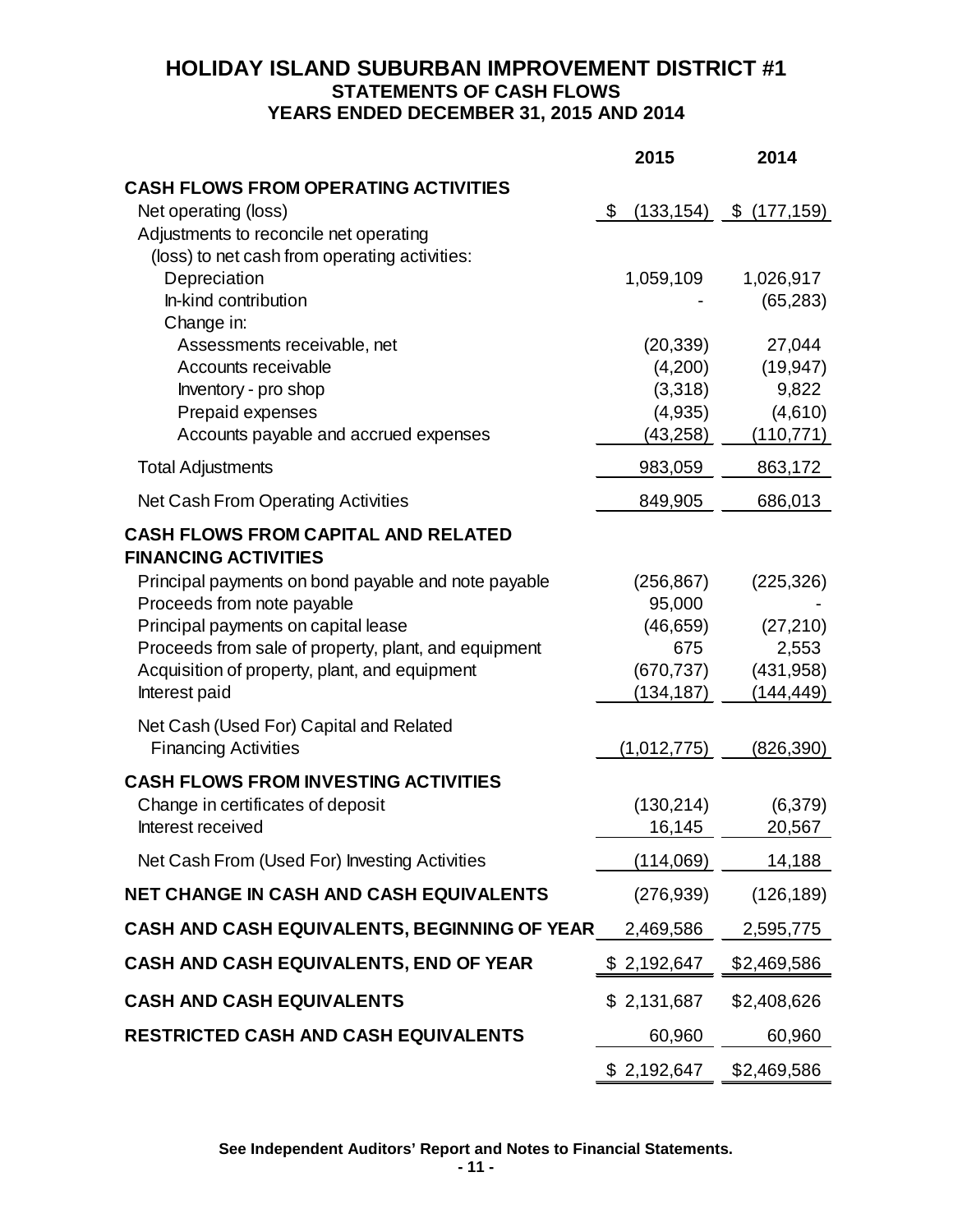### *NOTE 1:* **SUMMARY OF SIGNIFICANT ACCOUNTING POLICIES**

Holiday Island Suburban Improvement District #1 ("the District") is a public corporation organized July 2, 1970 under the Arkansas Suburban Improvement District Law to provide Holiday Island, Arkansas, with a public road system, waterworks system, sewage system, fire protection services and facilities, and recreational facilities. Substantially all revenues are derived from the provision of the services described above to the property owners of Holiday Island, Arkansas.

The District applies all GASB pronouncements as well as Financial Accounting Standards Board (FASB) Accounting Standards Codification (Codification) of accounting principles for pronouncements issues on or before November 30, 1989, unless those pronouncements conflict with or contradict GASB pronouncements. The District does not apply FASB Codification of accounting principles for pronouncements whose provisions are limited to notfor-profit organizations or address issues concerning primarily such organizations.

The most significant of the District's accounting policies are described below.

#### *Reporting Entity*

For financial reporting purposes, in conformity with GASB Statement No. 14 "*The Financial Reporting Entity*," the District includes all funds over which the District Commissioners exercise financial accountability. Financial accountability as defined by GASB Statement No. 14 was determined based on the District's ability to impose its will on operations, to select the governing authority, and on the District Commissioners' potential to provide financial benefits or to impose financial burdens on the District.

### *Fund Types*

The accounts of the District are organized on the basis of funds, each of which is considered a separate accounting entity. The operations of each fund are accounted for with a separate set of self-balancing accounts that comprise its assets, liabilities, net position, revenues, and expenses.

The various funds are grouped in the financial statements into one fund type as follows:

#### **Proprietary Fund Types**

Enterprise Funds - Enterprise Funds are used to account for operations (a) that are financed and operated in a manner similar to private business enterprises, where the intent of the governing body is that the costs (expenses, including depreciation) of providing goods or services to the general public on a continuing basis be financed or recovered primarily through user charges; or (b) where the governing body has decided that periodic determination of revenues earned, expenses incurred and/or net income is appropriate for capital maintenance, public policy, management control, accountability, or other purposes.

#### *Cash and Cash Equivalents*

For purposes of the Statements of Cash Flows, the District considers all highly liquid investments with a maturity of three months or less to be cash equivalents. At December 31, 2015 and 2014, the District had no cash equivalents.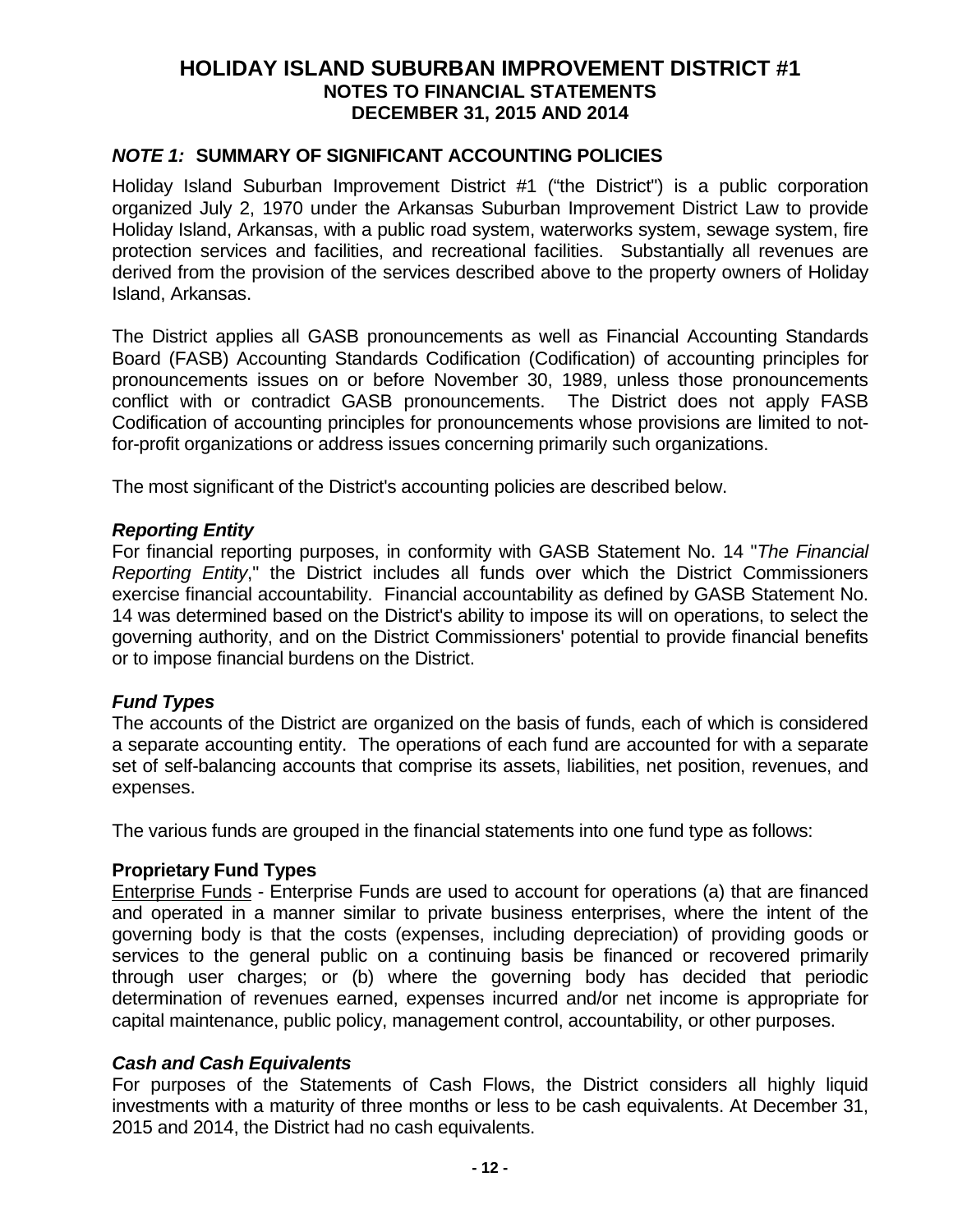#### *NOTE 1:* **SUMMARY OF SIGNIFICANT ACCOUNTING POLICIES – CONTINUED**

### *Restricted Cash and Cash Equivalents*

Restricted cash consists of amounts held in a trust account for the purpose of debt service. At December 31, 2015 and 2014, the District had a restricted cash balance of \$60,960.

#### *Basis of Accounting*

The accounting and financial reporting treatment applied to a fund is determined by its measurement focus.

All enterprise funds are accounted for on a flow of economic resources measurement focus. With this measurement focus, all assets and all liabilities associated with the operation of these funds are included on the Statements of Net Position. Net position is segregated into contributed capital and retained earnings components.

The accrual basis of accounting is utilized by enterprise funds. Under this method, revenues are recorded when earned and expenses are recorded at the time liabilities are incurred.

Operating revenues in the proprietary funds are those revenues that are generated from the primary operations of the fund. All other revenues are reported as nonoperating revenues. Operating expenses are those expenses that are essential to the primary operations of the fund. All other expenses are reported as nonoperating expenses.

#### *Inventory – Pro Shop*

Inventory consists of merchandise held for sale and is stated at the lower of cost or market, on a first in, first out basis. Merchandise held for sale primarily consists of golf-related items.

### *Reclassification*

Certain accounts in the prior year financial statements have been reclassified for comparative purposes to conform with the presentation in the current year financial statements.

### *Income Taxes*

Income of the District is derived from the exercise of essential governmental functions and accrues to the District, a political subdivision of the State of Arkansas. It is, therefore, not subject to income taxes and, accordingly, no provision for income taxes has been made in the accompanying financial statements.

### *Property, Plant, and Equipment*

Property, plant, and equipment is carried at cost or fair market value at date of donation if the asset was contributed. Depreciation has been computed on the straight-line basis over the estimated useful lives of the assets. The District capitalizes all expenditures for property, plant, and equipment with a useful life greater than one year and with an initial cost of greater than \$5,000. Fully depreciated assets still in use by the District totaled approximately \$6,662,570 and \$6,187,000 at December 31, 2015 and 2014, respectively. See Note 11 and Note 12 for more information regarding property, plant, and equipment.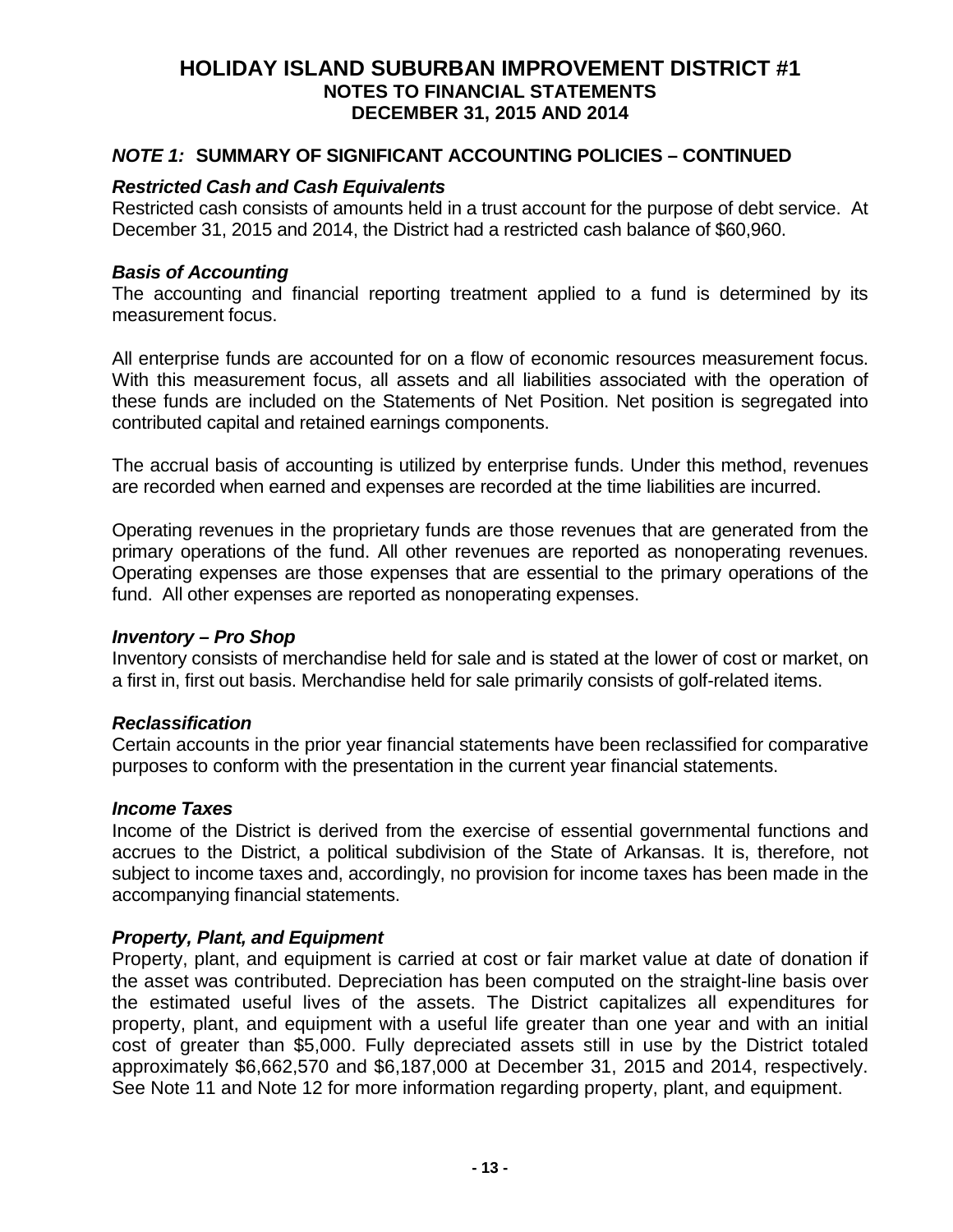#### *NOTE 1:* **SUMMARY OF SIGNIFICANT ACCOUNTING POLICIES – CONTINUED**

#### *Property, Plant, and Equipment - Continued*

The estimated useful lives of assets are as follows:

### **ASSETS USEFUL LIVES IN YEARS**

| 9 hole golf course               | $7 - 50$  |
|----------------------------------|-----------|
| 18 hole golf course              | $5 - 50$  |
| 19 <sup>th</sup> hole restaurant | $15 - 20$ |
| <b>Buildings</b>                 | $10 - 50$ |
| Fire department equipment        | $5 - 20$  |
| <b>Public works</b>              | $5 - 20$  |
| <b>Recreational facilities</b>   | $5 - 20$  |
| Resource management              | $3 - 10$  |
| Sewer system                     | $10 - 50$ |
| Streets and roads                | $10 - 75$ |
| Water system                     | $3 - 50$  |

#### *Use of Estimates*

The preparation of financial statements in conformity with accounting principles generally accepted in the United States of America requires management to make estimates and assumptions that affect the reported amounts of assets and liabilities and disclosure of contingent assets and liabilities at the date of the financial statement and reported amounts of revenues and expenses during the reporting period. Actual results could differ from those estimates.

#### *Long-Lived Assets*

FASB Codification Topic *Property, Plant and Equipment*, Section *Subsequent Measurement* requires that long-lived assets and certain identifiable intangibles held and used by an entity be reviewed for impairment whenever events or changes in circumstances indicate that the carrying amount of an asset may not be recoverable. The application of this Codification Topic has not materially affected the District's reported earnings, financial condition or cash flows.

### *Current Accounting Developments*

In December 2015, the GASB issued Statement Number 78 (GASB 78), Pensions Provided Through Certain Multiple-Employer Defined Benefit Pension Plans, effective for fiscal years beginning after December 15, 2015. GASB 78 addresses a practice issue regarding the scope and applicability of GASB 68, Accounting and Financial Reporting for Pensions. This statement establishes requirements for recognition and measurement of pension expense, expenditures, and liabilities; note disclosures; and required supplementary information for pensions.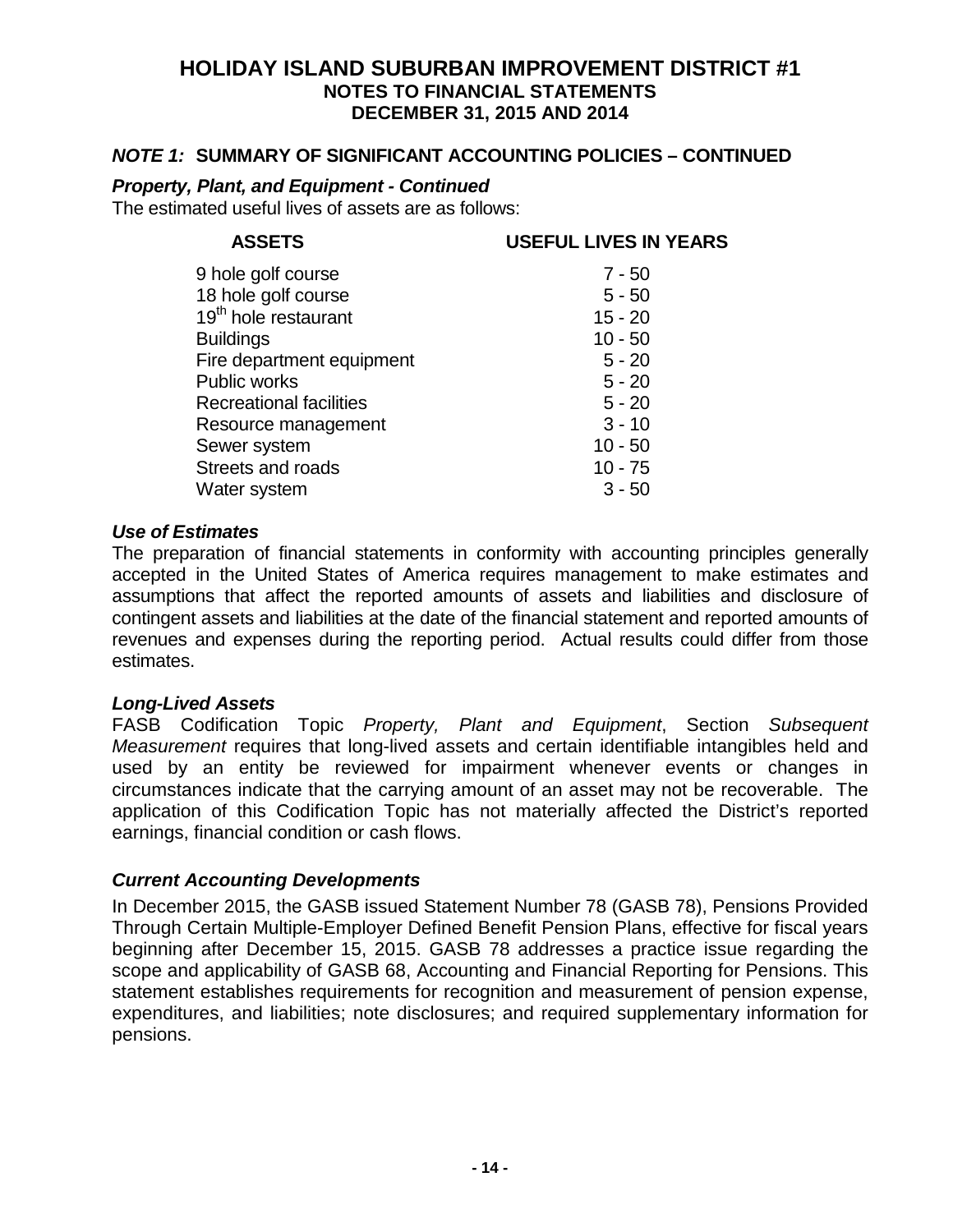### *NOTE 1***: SUMMARY OF SIGNIFICANT ACCOUNTING POLICIES – CONTINUED**

#### *Current Accounting Developments - Continued*

In March 2016, the GASB issued Statement Number 82 (GASB 82), Pension Issues – An amendment of GASB Statements No. 67, No. 68, and No. 73., effective for fiscal years beginning after June 15, 2016. GASB 82 addresses issues regarding (1) the presentation of payroll-related measures in required supplementary information, (2) the selection of assumptions and the treatment of deviations from the guidance in an Actuarial Standard of Practice for financial reporting purposes, and (3) the classification of payments made by employers to satisfy employee (plan member) contribution requirements.

Management is currently evaluating the impact of implementation of these statements on the financial statements of the District.

#### *Assessments, Assessments Receivable, and Uncollectible Accounts*

Assessments are recorded as revenues in the year levied. The assessments are levied on January 1 and are due by October 10 for the current year.

Assessments receivable relate to assessments on property and related debt service assessments. Uncollectible accounts for assessments receivable have been provided for using the allowance method. The allowance is based on management's estimate of the overall collectability of assessments receivable based on historical experience and identification of specific accounts which management believes may be uncollectible. Based on these same factors, individual accounts are charged off against the allowance when management forecloses on the lots. Past-due accounts are charged a 25% penalty. The allowance for uncollectible accounts for assessments receivable amounted to \$110,108 and \$65,108 as of December 31, 2015 and 2014, respectively.

#### *Accounts Receivable*

Accounts receivable relate to water and sewer billings and related debt service charges. Based on historical data, over 95% of water and sewer billings are collected within 60 days, thus an allowance for uncollectible accounts is not considered necessary. In the event accounts become uncollectible, they will be charged to operations when that determination is made. Determination of uncollectibility is made by management based on knowledge of individual customers and consideration of such factors as current economic conditions. Credit extended to customers is generally uncollateralized. Past-due status is based on contractual terms. Past-due accounts are charged interest monthly. The interest rate is based on the federal discount rate. A past-due account continues to draw interest charges until it is either paid or written off.

#### *Subsequent Events*

Subsequent events are evaluated through the date the financial statements were available to be issued, which is the date of the Independent Auditors' Report.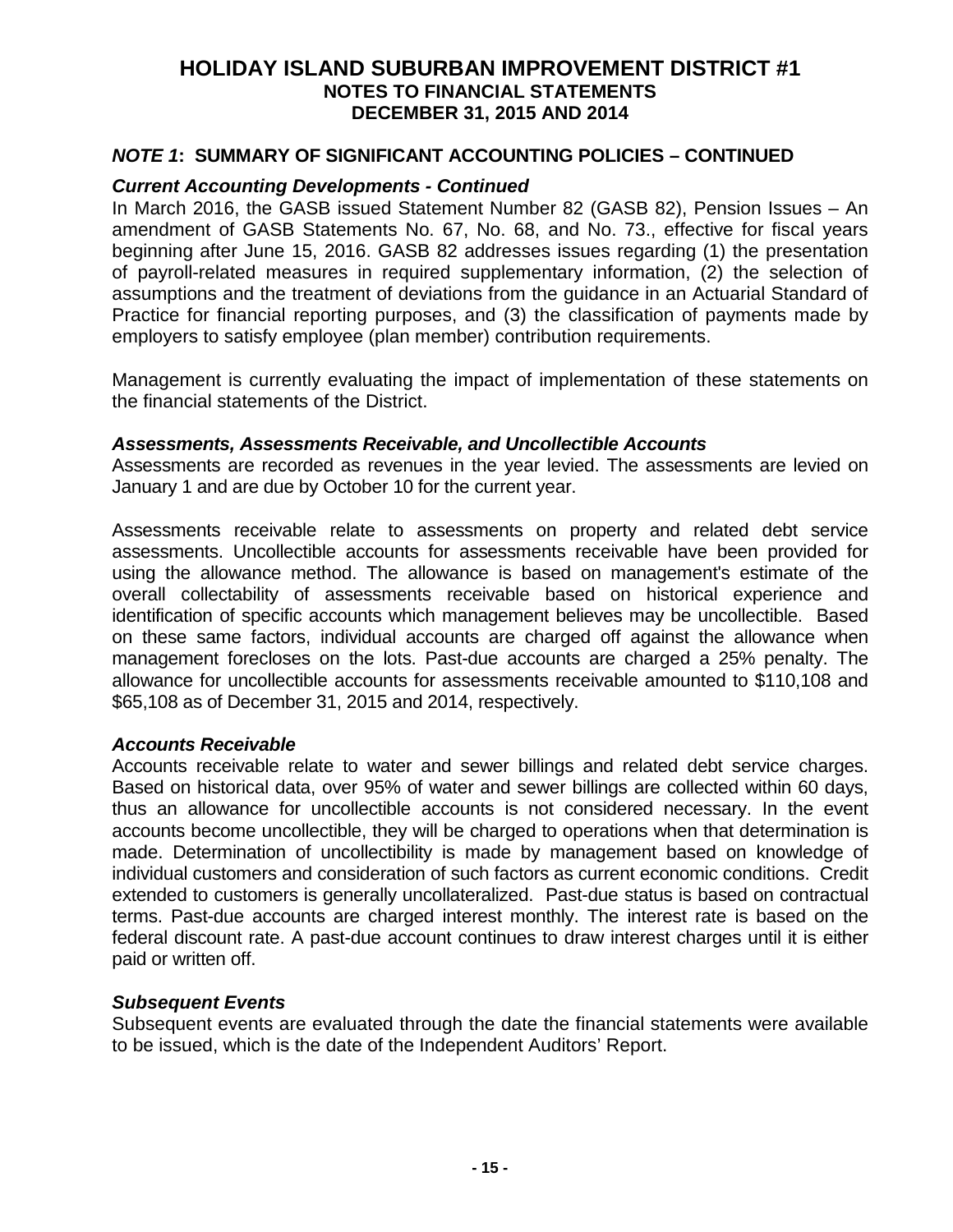### *NOTE 2:* **ASSESSMENTS**

The District's Board of Commissioners approves the amount of the yearly assessment of property owners based on the zoning. This assessment, due October 10th, reflects the projected cash requirements of the District, taking into consideration the revenues received through the sale of water and sewer services and rental and interest income.

### *NOTE 3:* **STATE ASSISTANCE**

During the years ended December 31, 2015 and 2014, the District received state assistance of \$20,361 and \$16,069, respectively, from the Fire Protection Services Program, founded by Arkansas Act 833 and administered by the Arkansas Department of Finance and Administration. These amounts are reported as "Other Operating Revenues" in the Statements of Revenues, Expenses, and Changes in Net Position.

### *NOTE 4:* **NET POSITION**

Reservations of fund balance of governmental funds are created to either (1) satisfy legal covenants that require a portion of the fund balance to be segregated, or (2) identify the portion of the fund balance that is not appropriate for future expenditures.

#### *NOTE 5:* **DEPOSITS IN FINANCIAL INSTITUTIONS**

State law generally requires that District funds be deposited in federally insured banks located in the State of Arkansas. The District deposits may be in the form of checking accounts, savings accounts, and time deposits. District funds may also be invested in direct obligations of the United States of America and obligations, the principal and interest of which are fully guaranteed by the United States of America.

Deposits include funds invested in commercial money market accounts and certificates of deposit. These funds bear interest at rates ranging from 0.30% to 0.62% at December 31, 2015.

The amounts of deposits are displayed on the Statements of Net Position as "Cash and cash equivalents" and "Certificates of deposit." Also included in "Cash and cash equivalents" on the Statements of Net Position is petty cash amounting to \$1,350 at December 31, 2015 and 2014.At December 31, 2015, bank balances insured and collateralized with a letter of credit from the Federal Home Loan Bank of Dallas are \$250,000 and \$3,070,753, respectively. As of December 31, 2015, the District had approximately \$266,000 in uninsured deposits.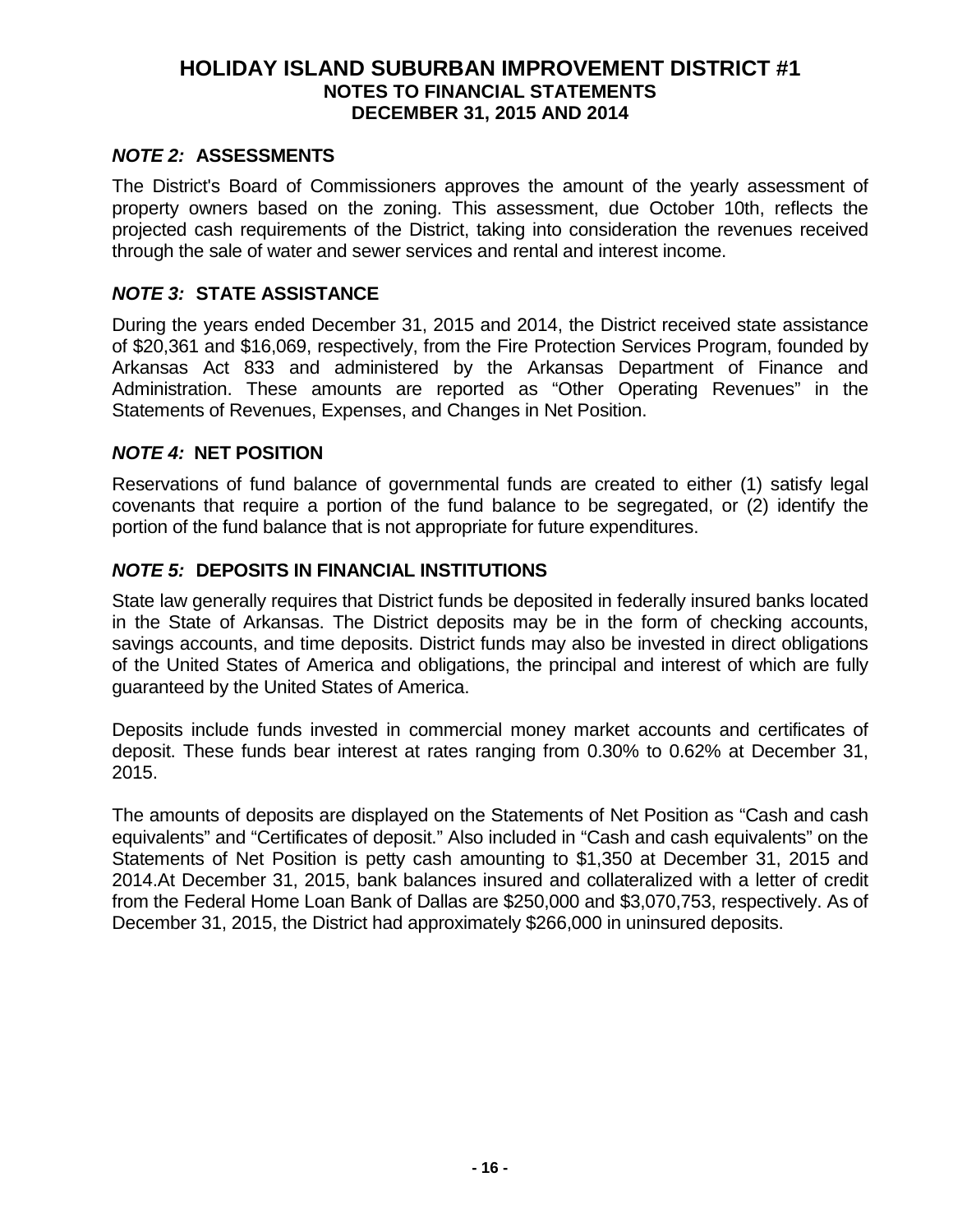### *NOTE 6:* **DEFERRED COMPENSATION PLAN**

The District sponsors a deferred compensation plan under Internal Revenue Code Section 457 covering eligible employees who have completed three months of continuous service. The District matches 100% of employee contributions up to 5% of the employee's compensation. The cost of such contributions by the District was \$25,359 and \$29,687, respectively, during the years ended December 31, 2015 and 2014 on participant salaries of \$440,957 and \$515,514, respectively.

### *NOTE 7:* **CERTIFICATES OF DEPOSIT – DESIGNATED**

The District's Commissioners have designated certificates of deposits for the following reserve funds:

#### *Undesignated Reserve Fund*

The Undesignated Reserve Fund was approved by the Board of Commissioners of Holiday Island during 2003. The purpose of the Undesignated Reserve Fund is to secure and maintain investment-grade credit ratings, generate interest income, meet seasonal shortfalls in cash flow, and reduce susceptibility to emergency or unanticipated expenditures or to revenue shortfalls. The balance in the Undesignated Reserve Fund shall not be less than 35 percent and no more that 45 percent of operating expenditures. It shall not be used to fund operating expenditures in the adopted budget. The balance at December 31, 2015 and 2014 was \$1,032,214 and \$1,029,326, respectively. The Undesignated Reserve Fund as a percentage of operating expenditures was 34% and 35% at December 31, 2015 and 2014, respectively.

### *Equipment Reserve Fund*

The Equipment Reserve Fund was approved by the Board of Commissioners of Holiday Island during 2003. It will be maintained in an amount adequate to finance the scheduled replacement of vehicles and equipment. The Equipment Reserve Fund will, at the end of each fiscal year, have a minimum balance of \$100,000, or 5 percent of the book value of the District's vehicle and equipment inventory, whichever is greater. The depreciation amount assigned to the vehicle and equipment inventory shall be budgeted annually and that amount transferred to the Equipment Reserve Fund. During 2005, the regulation that created the equipment reserve fund was amended to clarify the equipment and vehicles from which the reserve fund is calculated should be those vehicles and equipment placed in service since 2000. During 2011, the regulation was again amended to allow the Board of Commissioners to elect to suspend the transfer of annual depreciation of vehicles and equipment placed in service since 2000 to that account in the event no equipment reserve purchases are budgeted for the fiscal year. The balance at December 31, 2015 and 2014 was \$402,774 and \$275,448, respectively.

### *NOTE 8:* **BONDS PAYABLE**

In October 2008, the District authorized the issuance of Holiday Island Suburban Improvement District Special Assessment and Sewer Revenue Bonds, Series 2008, in an amount not to exceed \$5,600,000 for the purpose of financing the costs of acquisition, construction, and equipping of an expansion and upgrade to the District's wastewater treatment plant. Interest is payable semiannually in April and October of each year starting in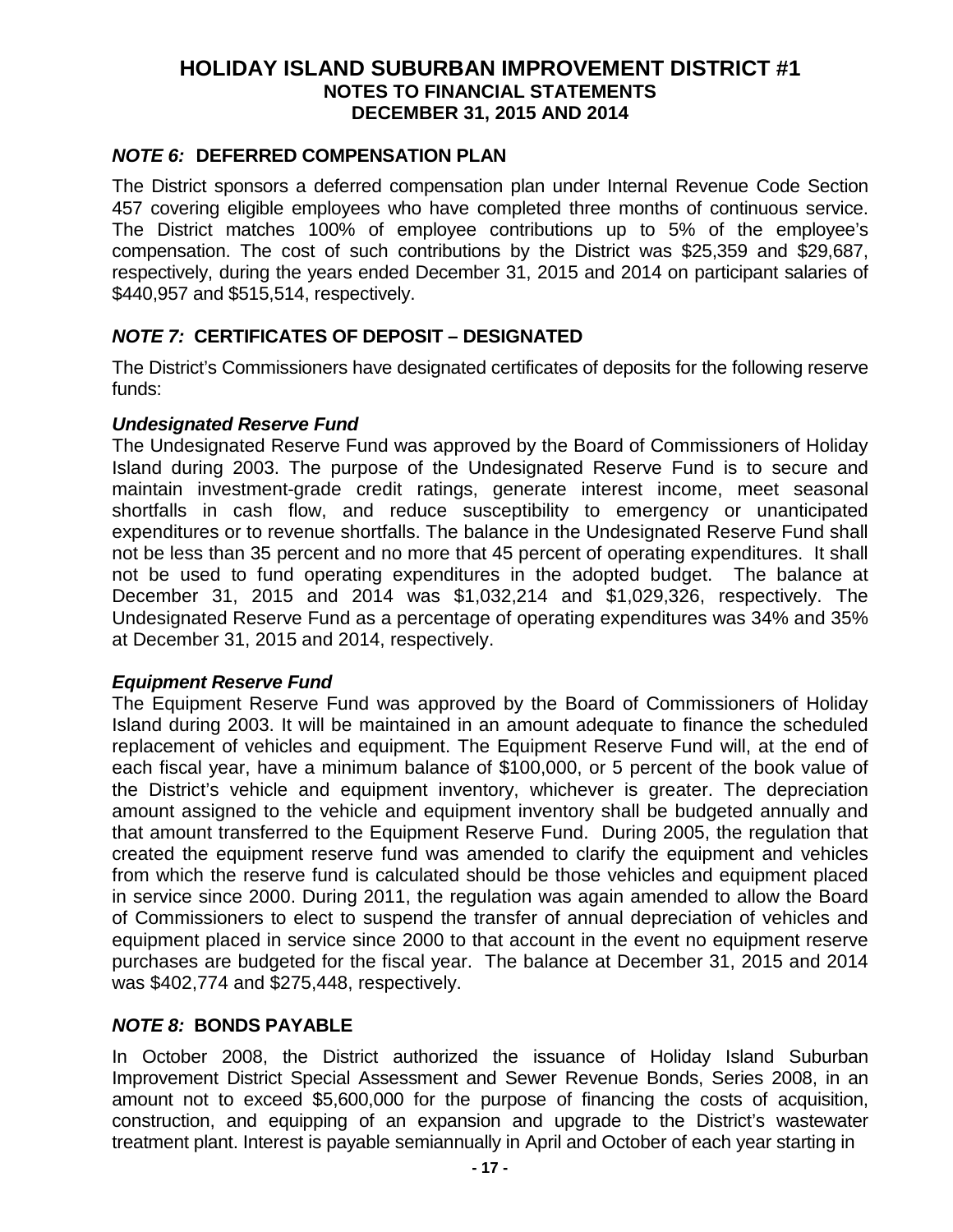### *NOTE 8:* **BONDS PAYABLE – CONTINUED**

2009. The bonds bear interest at a rate of 1.75% and are subject to a servicing fee of 1%. Principal payments commenced in 2012 and are also payable semiannually. The maturity date of the bonds is October 15, 2031. The bonds are secured by a pledge of and are payable from, special assessments and sewer system revenues. The purchaser of these bonds has pledged the bonds as collateral against the Arkansas Development Finance Authority Revolving Loan Fund.

Annual requirements to amortize outstanding bonded debt are shown in the schedule below.

|           | <b>Principal</b> | <b>Interest</b> | <b>Servicing Fee</b> | Total         |
|-----------|------------------|-----------------|----------------------|---------------|
| 2016      | 237,982<br>\$    | 81,400<br>\$    | \$<br>46,514         | \$<br>365,896 |
| 2017      | 244,572          | 77,206          | 44,118               | 365,896       |
| 2018      | 251,344          | 72,896          | 41,656               | 365,896       |
| 2019      | 258,303          | 68,468          | 39,125               | 365,896       |
| 2020      | 265,456          | 63,917          | 36,523               | 365,896       |
| 2021-2025 | 1,441,689        | 246,776         | 141,015              | 1,829,480     |
| 2026-2030 | 1,652,647        | 112,530         | 64,303               | 1,829,480     |
| 2031      | 352,770          | 4,716           | 2,694                | 360,180       |
|           |                  |                 |                      |               |
|           | \$4,704,763      | \$727,909       | ና.<br>415,948        | \$5,848,620   |

A summary of changes in bonds payable follows:

|                              | December 31,<br>2014 | <b>Additions</b>    | <b>Retirements</b>  | December 31.<br>2015 | Due within<br>one year |
|------------------------------|----------------------|---------------------|---------------------|----------------------|------------------------|
| Special Assessment and Sewer |                      |                     |                     |                      |                        |
| Revenue Bond, Series 2008    | \$4,937,387          | S<br>$\blacksquare$ | 232,624<br><b>S</b> | \$4,704,763          | \$237,982              |
|                              |                      |                     |                     |                      |                        |
|                              |                      |                     |                     |                      |                        |
|                              | December 31,         |                     |                     | December 31,         | Due within             |
|                              | 2013                 | <b>Additions</b>    | <b>Retirements</b>  | 2014                 | one year               |
| Special Assessment and Sewer |                      |                     |                     |                      |                        |

# *NOTE 9:* **OPERATING LEASES**

The District leased golf carts under a noncancelable operating lease. The lease expired in 2014. Rental expense under this operating lease was \$27,108 for the year ended December 31, 2014. During the year ended December 31, 2015, the District entered into a new operating lease for golf carts. Rental expense under this operating lease was \$24,204.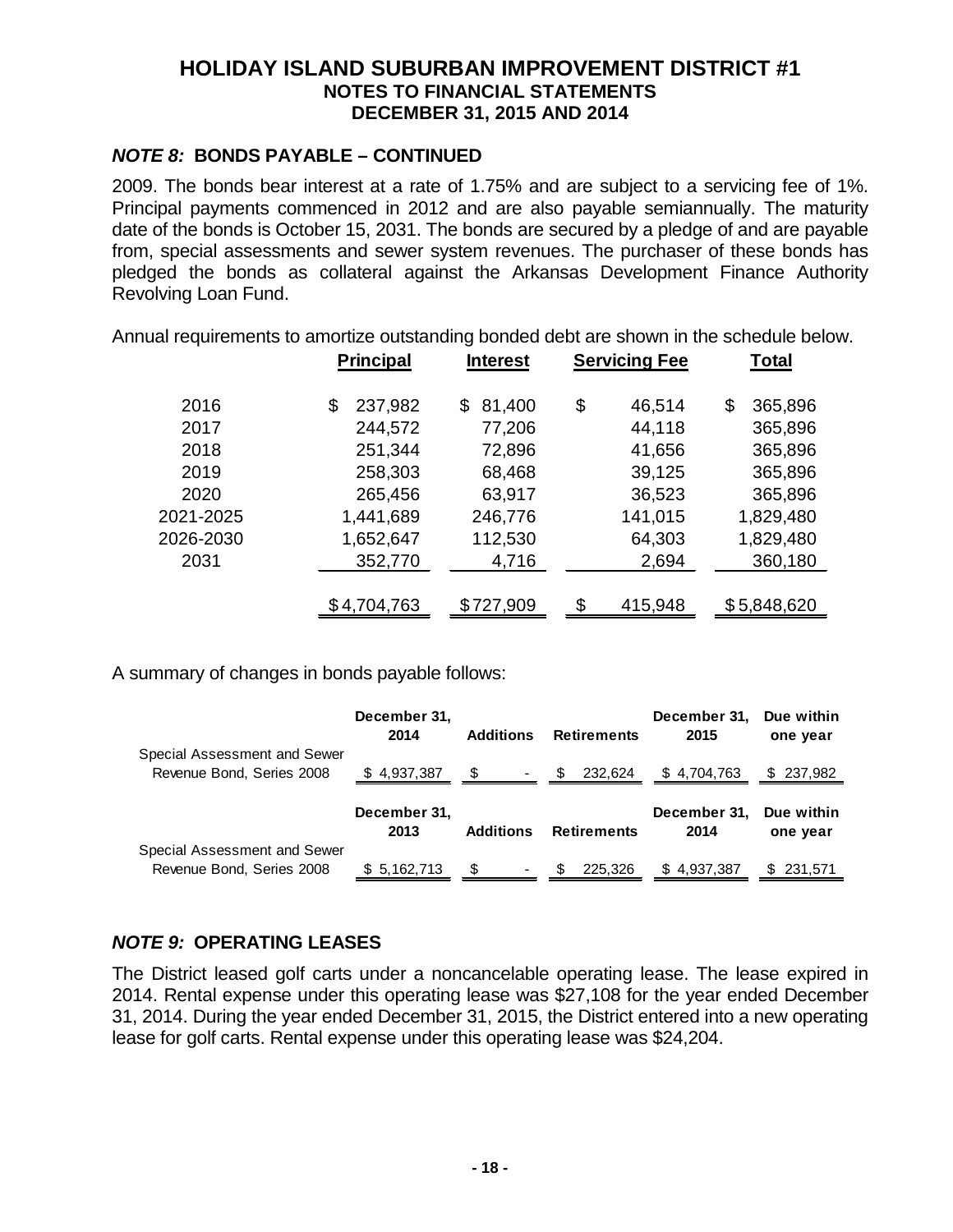# *NOTE 9:* **OPERATING LEASES – CONTINUED**

The following is a schedule of future minimum rental payments under the operating lease:

Years ended December 31,

| 2016 | \$<br>24,204 |
|------|--------------|
| 2017 | 24,204       |
| 2018 | 24,204       |

### *NOTE 10:* **NOTE PAYABLE**

During 2015, the District has entered into a note payable with Arvest Bank which is secured by equipment. The note bears interest at 2.98% with payments of \$2,768, including principal and interest, due monthly. The note matures February 2018. The note balance as of December 31, 2015 was \$69,705.

Annual principal payments for notes payable are as follows:

Years ended December 31,

| 2016<br>2017<br>2018 | \$<br>31,546<br>32,514<br>5,645 |
|----------------------|---------------------------------|
|                      | 69,705                          |

# *NOTE 11:* **CAPITAL LEASE**

During the year ended December 31, 2014, the District entered into leases for golf course maintenance equipment that are classified as capital leases. The cost of equipment under the capital leases is included as a component of the 18 hole golf course at a cost of \$264,919 with accumulated depreciation of \$37,529 as of December 31, 2015. Amortization of the assets under capital lease is included in depreciation expense. See Note 13.

The future minimum lease payments required under the capital leases and the present value of the net minimum lease payments as of December 31, 2015, are as follows: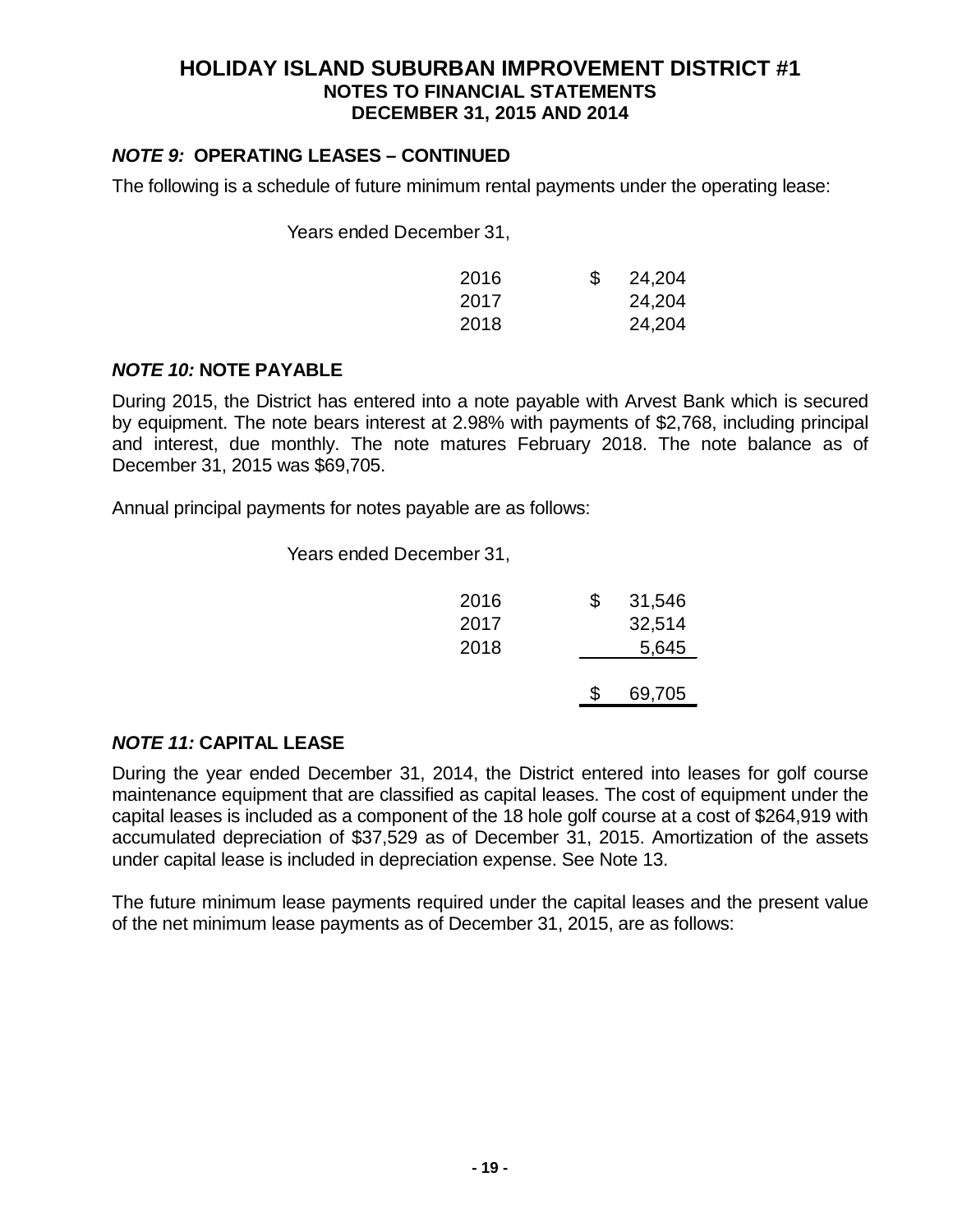### *NOTE 11:* **CAPITAL LEASE – CONTINUED**

Year ending December 31,

| 2016<br>2017<br>2018<br>2019                                      | \$<br>54,335<br>54,335<br>54,335<br>22,638 |
|-------------------------------------------------------------------|--------------------------------------------|
| Total minimum lease payments<br>Less amount representing interest | 185,643<br>11,924                          |
| Present value of minimum lease payments                           | 173,719                                    |

### *NOTE 12:* **NONCASH INVESTING AND FINANCING ACTIVITIES**

During the year ended December 31, 2014, the District acquired golf course maintenance equipment as follows:

| Total cost of equipment               | \$264,919 |
|---------------------------------------|-----------|
| Use taxes paid                        | (17, 331) |
|                                       |           |
| Amount financed through capital lease | \$247,588 |

During the year ended December 31, 2014, the District also received a contribution of materials to construct an addition to the fire department building amounting to \$65,283.

There were no non-cash activities investing or financing activities during the year ended December 31, 2015.

See Note 1 and Note 13 for more information regarding property and equipment.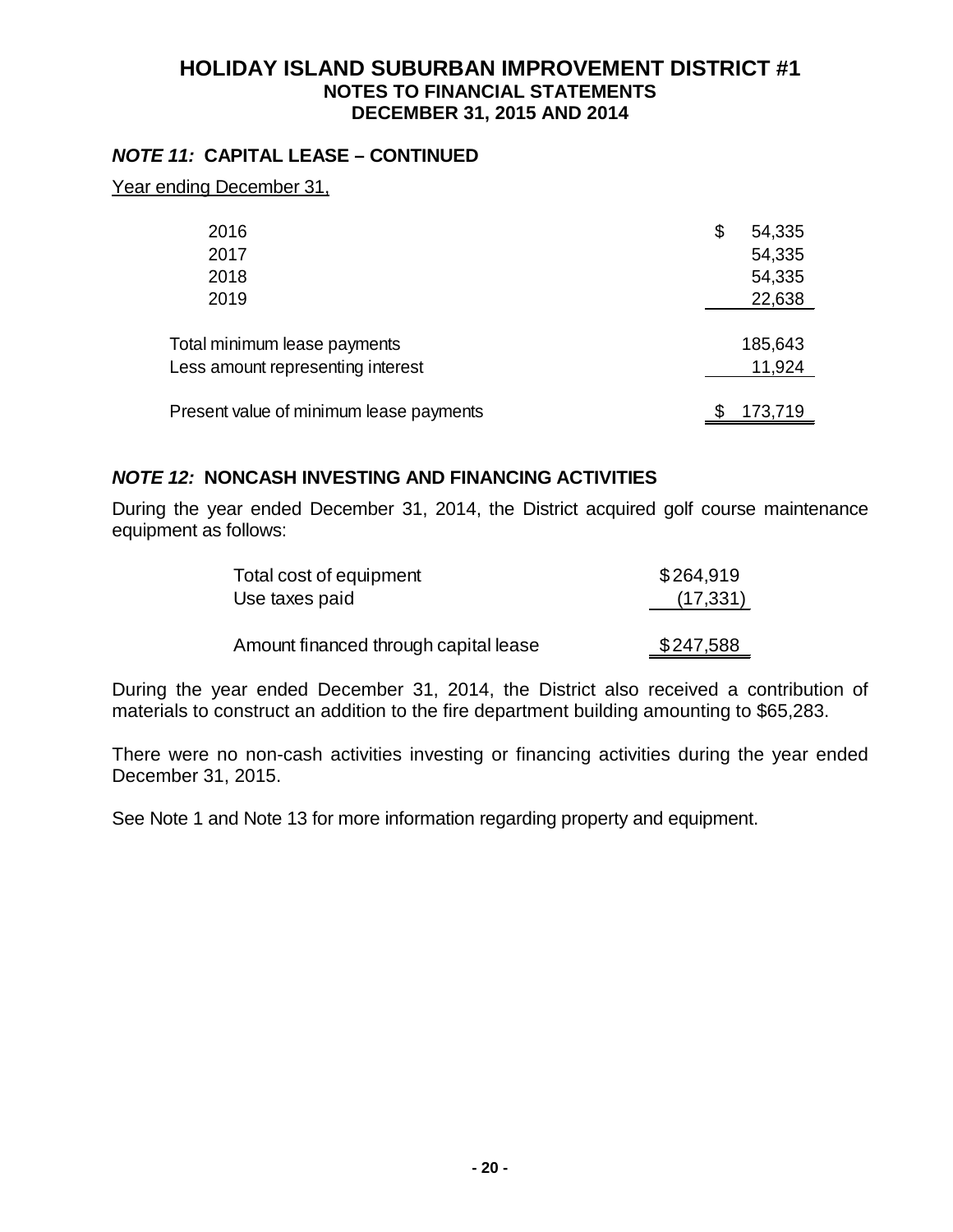# *NOTE 13:* **PROPERTY, PLANT, AND EQUIPMENT**

A summary of changed in property and equipment follows:

# **YEAR ENDED DECEMBER 31, 2015**

|                                | December 31,                |                  |                  | December 31,    |
|--------------------------------|-----------------------------|------------------|------------------|-----------------|
|                                | 2014                        | <b>Additions</b> | <b>Disposals</b> | 2015            |
| 9 hole golf course             | $\mathfrak{S}$<br>1,165,917 | \$               | \$               | \$<br>1,165,917 |
| 18 hole golf course            | 1,343,547                   |                  |                  | 1,343,547       |
| 19th hole restaurant           | 50,445                      |                  |                  | 50,445          |
| <b>Buildings</b>               | 4,180,378                   |                  |                  | 4,180,378       |
| Fire department equipment      | 1,010,650                   | 4,250            |                  | 1,014,900       |
| Land                           | 1,499,173                   |                  |                  | 1,499,173       |
| Public works                   | 974,780                     |                  |                  | 974,780         |
| <b>Recreational facilities</b> | 780,152                     | 233,974          |                  | 1,014,126       |
| Resource management            | 89,007                      |                  |                  | 89,007          |
| Sewer system                   | 18,190,167                  | 16,013           |                  | 18,206,180      |
| Streets and roads              | 7,987,536                   | 225,624          |                  | 8,213,160       |
| Water system                   | 7,376,704                   | 190,876          |                  | 7,567,580       |
| Total                          | 44,648,456                  | 670,737          |                  | 45,319,193      |
| Less:                          |                             |                  |                  |                 |
| Accumulated depreciation       | (23, 838, 213)              | (1,059,109)      |                  | (24,897,322)    |
|                                | 20,810,243<br>\$            | \$<br>(388, 372) | \$               | \$20,421,871    |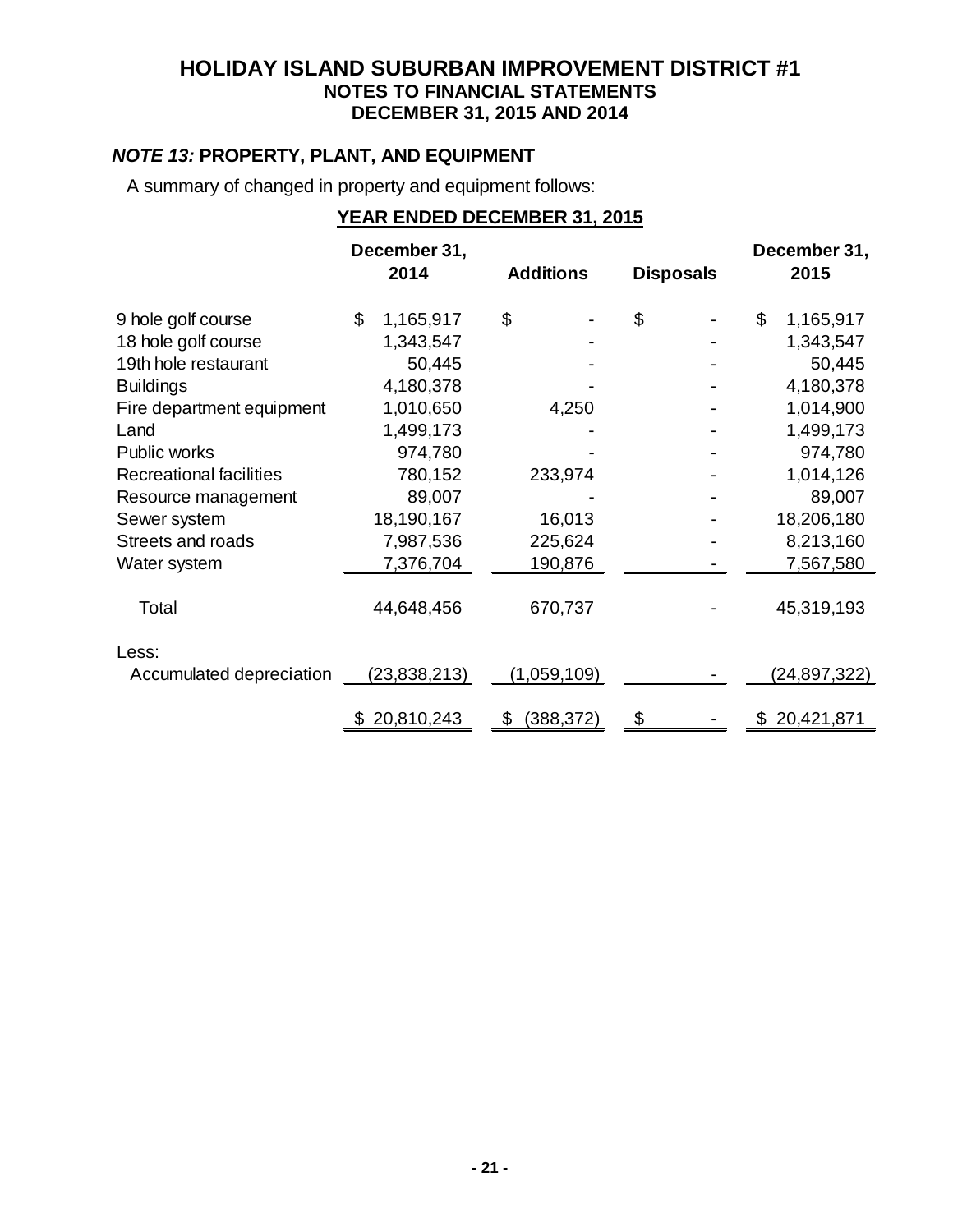### *NOTE 13:* **PROPERTY, PLANT, AND EQUIPMENT - CONTINUED**

### **YEAR ENDED DECEMBER 31, 2014**

|                                | December 31,<br>2013 | <b>Additions</b> | <b>Disposals</b> | December 31,<br>2014 |
|--------------------------------|----------------------|------------------|------------------|----------------------|
| 9 hole golf course             | \$<br>1,165,917      | \$               | \$               | \$<br>1,165,917      |
| 18 hole golf course            | 1,078,628            | 264,919          |                  | 1,343,547            |
| 19th hole restaurant           | 50,445               |                  |                  | 50,445               |
| <b>Buildings</b>               | 4,115,093            | 65,285           |                  | 4,180,378            |
| Fire department equipment      | 1,010,650            |                  |                  | 1,010,650            |
| Land                           | 1,499,173            |                  |                  | 1,499,173            |
| Public works                   | 977,430              | 16,001           | (18,651)         | 974,780              |
| <b>Recreational facilities</b> | 780,152              |                  |                  | 780,152              |
| Resource management            | 81,917               | 7,090            |                  | 89,007               |
| Sewer system                   | 18,060,718           | 129,449          |                  | 18,190,167           |
| Streets and roads              | 7,789,743            | 197,793          |                  | 7,987,536            |
| Water system                   | 7,312,412            | 64,292           |                  | 7,376,704            |
| Total                          | 43,922,278           | 744,829          | (18,651)         | 44,648,456           |
| Less:                          |                      |                  |                  |                      |
| Accumulated depreciation       | (22, 829, 947)       | (1,026,917)      | 18,651           | (23,838,213)         |
|                                | \$21,092,331         | \$<br>(282,088)  | \$               | \$20,810,243         |

### *NOTE 14:* **MARINA LEASES**

During the year ended December 31, 2000, the District entered into a lease with the United States Secretary of the Army for a marina on Table Rock Lake. The lease expires in 2019. Rental payments under the lease are calculated as a percentage of gross receipts of the marina, ranging from 2% to 4.6%. For the years ended December 31, 2015 and 2014, the rate was 2.2% of gross receipts. The District paid approximately \$3,400 and \$1,800, respectively, under this lease during the years ended December 31, 2015 and 2014.

During the year ended December 31, 2015, the District began subleasing the marina on Table Rock Lake to KP's Dock Service, LLC. The lease expires December 31, 2019. Payments under the lease are as follows: \$1 per year for rent, plus KP's Dock Service can retain 37.5% of all boat slip rental payments collected up to \$85,000. The remaining amount is remitted to the District. During the year ended December 31, 2015, rental payments received by the District under sublease totaled approximately \$158,000 and are included in "Fees, sales, and rental" operating revenues in the Statements of Revenues, Expenses, and Changes in Retained Earnings, net of rental payments to the United States Secretary of the Army.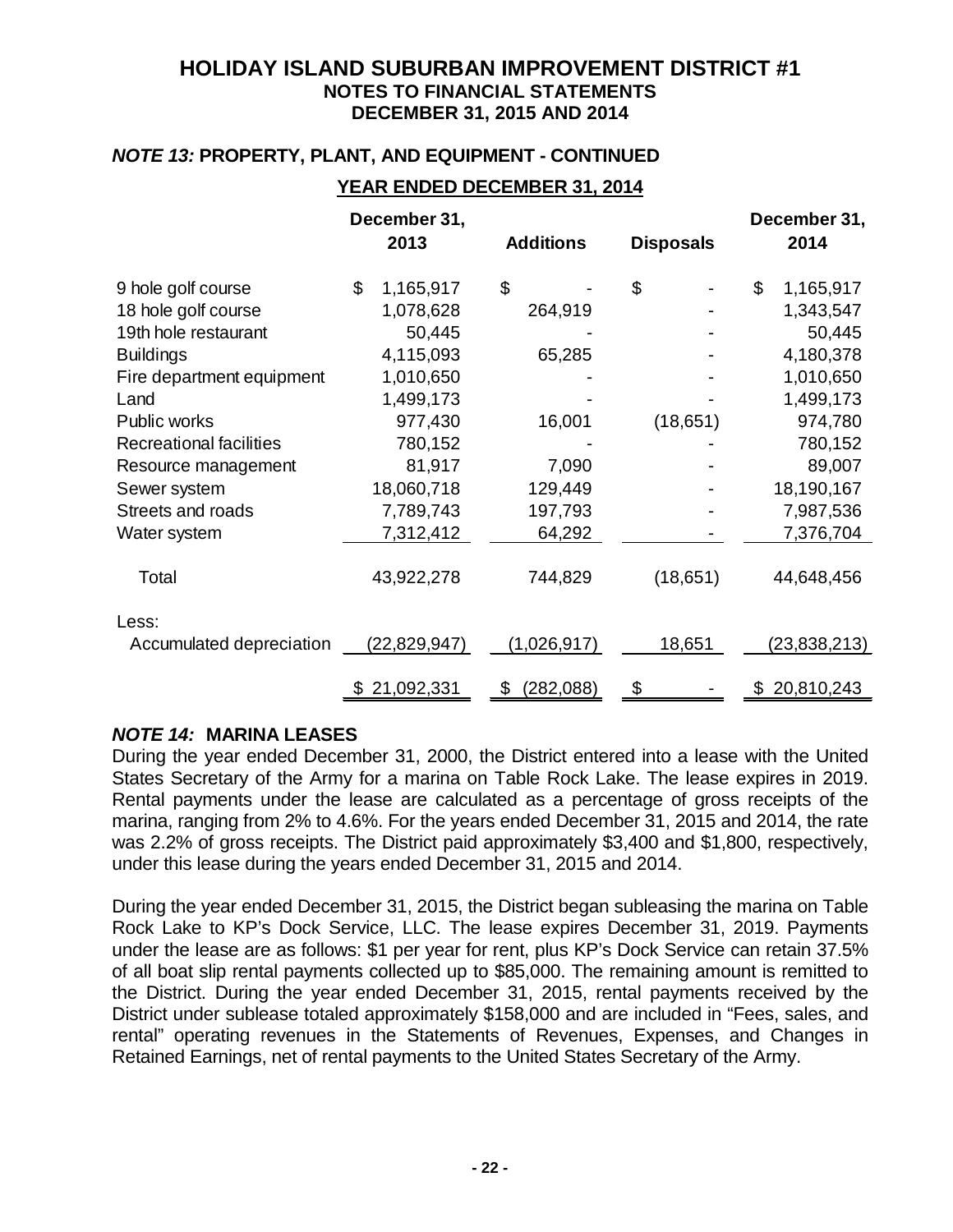### *NOTE 14:* **MARINA LEASES - CONTINUED**

During the year ended December 31, 2000, the District began subleasing the marina on Table Rock Lake to Marina Concessions, LLC (Marina Concessions). The lease expired December 31, 2014. During the year ended December 31, 2014, rental payments received by the District under sublease totaled approximately \$146,000 and are included in "Fees, sales, and rental" operating revenues in the Statements of Revenues, Expenses, and Changes in Retained Earnings, net of rental payments to the United States Secretary of the Army.

# *NOTE 15:* **SEGMENT INFORMATION FOR ENTERPRISE FUNDS**

Segment information for the years ended December 31, 2015 and 2014, is as follows:

|                                                                          | 2015        | 2014              |
|--------------------------------------------------------------------------|-------------|-------------------|
| Operating revenues                                                       | \$3,723,077 | \$3,612,635       |
| <b>Operating expenses</b>                                                | 2,797,122   | 2,762,877         |
| Depreciation                                                             | 1,059,109   | 1,026,917         |
| Operating income (loss)                                                  | (133, 154)  | (177, 159)        |
| Nonoperating (expenses)                                                  | (116, 302)  | (113, 746)        |
| Net (loss)                                                               | (249, 456)  | (290, 905)        |
| Property, plant and equipment:<br><b>Additions</b><br><b>Disposals</b>   | 670,737     | 744,829<br>18,651 |
| <b>Total assets</b>                                                      | 24,358,888  | 24,861,180        |
| Bonds and other long-term liabilities<br>payable from operating revenues | 4,948,187   | 5, 157, 765       |
| <b>Total liabilities</b>                                                 | 5,076,644   | 5,329,480         |
| Total fund equity                                                        | 19,282,244  | 19,531,700        |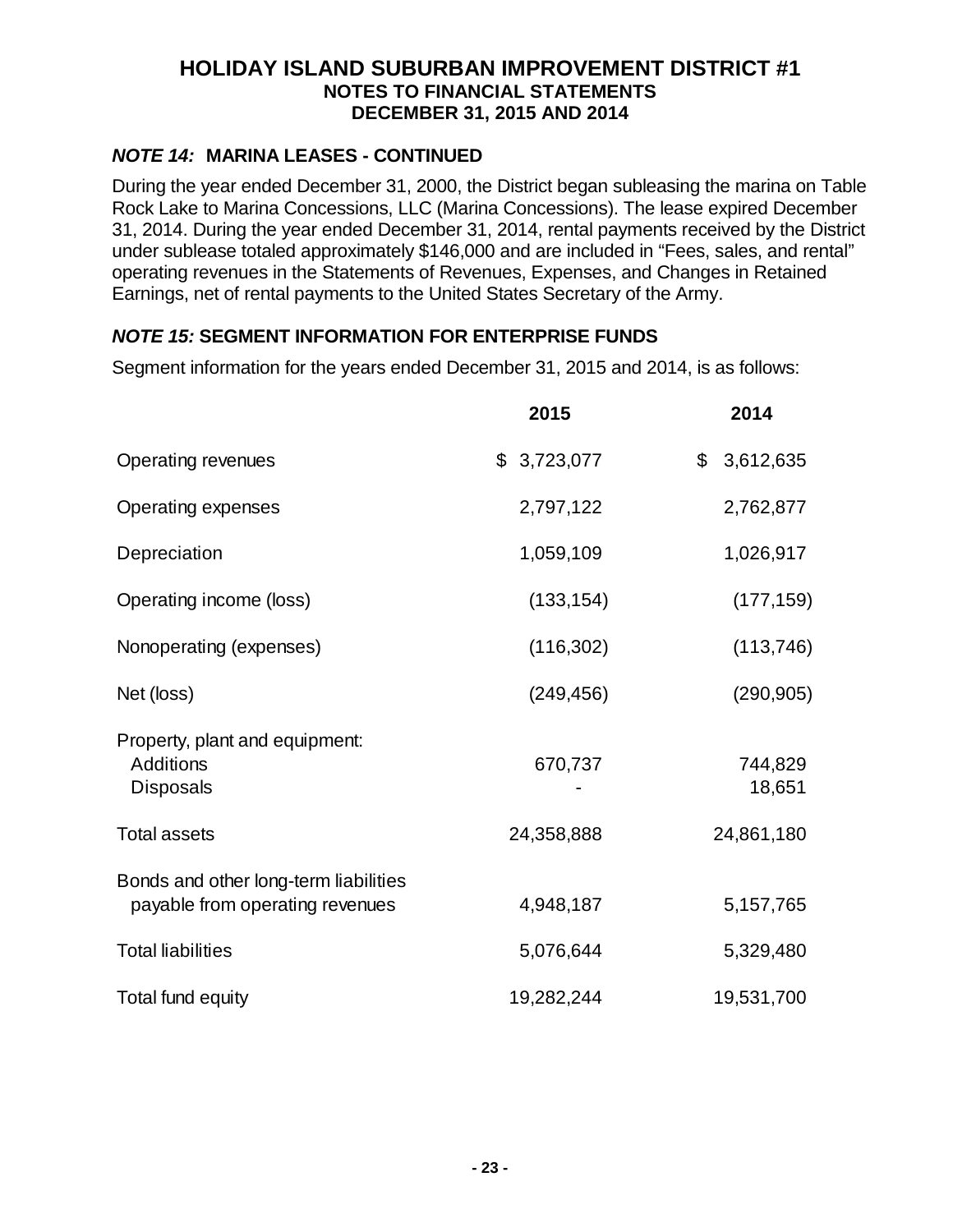#### *NOTE 15:* **RETIREMENT PLANS**

#### *Local Police and Fire Retirement System*  **Plan Description**

The District contributes to the Arkansas Local Police and Fire Retirement System ("LOPFI"), an agent multiple-employer defined benefit pension plan administered by the State of Arkansas. LOPFI provides retirement and disability benefits, annual cost-of-living adjustments, and death benefits to plan members and beneficiaries. The LOPFI Board of Trustees has no authority to establish and amend benefit provisions to LOPFI. LOPFI issues a publicly available financial report that includes financial statements and required supplementary information for LOPFI. That report may be obtained by writing to Arkansas Local Police and Fire Retirement System, 620 West Third Street, Suite 200, Little Rock, Arkansas 72201, by calling 1-501-682-1745, or online at www.lopfi-prb.com.

#### *Funding Policy – Volunteer Firemen*

Active firefighters who do not contribute to social security are required to contribute 8.5% of their annual covered salary. The District contributes the remaining amounts necessary to finance its employees' participation; the rate was 17.59% and 16.59% of annual covered payroll for the years ended December 31, 2015 and 2014, respectively. For the calendar year ended December 31, 2015, the District's contribution rate is 18.59%. During the years ended December 31, 2015 and 2014, the District contributed \$5.40 per month for volunteer firefighters. Volunteer firefighters are not required to contribute to the plan. For the calendar year ended December 31, 2016, the District is required to contribute \$5.60 per member per month. The contribution requirements of plan members and the District are established and may be amended by the LOPFI Board of Trustees.

#### *Net Pension Liability- Volunteer Firemen*

The District's proportionate share of the total collective net pension liability attributable to volunteer firemen of the District was \$13,028 and \$12,947 at December 31, 2015 and 2014 (the actuarial valuation date and measurement date), respectively.

#### *Funding Policy – Paid Firemen*

During the 2011 Session of the Arkansas General Assembly, Arkansas Code related to LOPFI was modified so that all LOPFI paid service employers would contribute based on a uniform rate for their members participating in LOPFI. An actuarial valuation is performed to determine the uniform rate. Individual employer valuations will no longer be prepared. Instead a compiled report is accessible via the LOPFI's website. The uniform rate for the 2015 calendar year was computed to be 19.39% of active member payroll. The District's applicable rate for 2015 is 17.59% of active member payroll. It is anticipated that the District's applicable rate will increase by the maximum allowed of 1% of active member payroll each year until all or most employers can be merged into a single uniform paid service employer rate.

#### *Net Pension Liability- Paid Firemen*

The District's proportionate share of the total collective net pension liability attributable to paid firemen of the District was \$152,937 and \$197,164 at December 31, 2015 and 2014 (the actuarial valuation date and measurement date), respectively.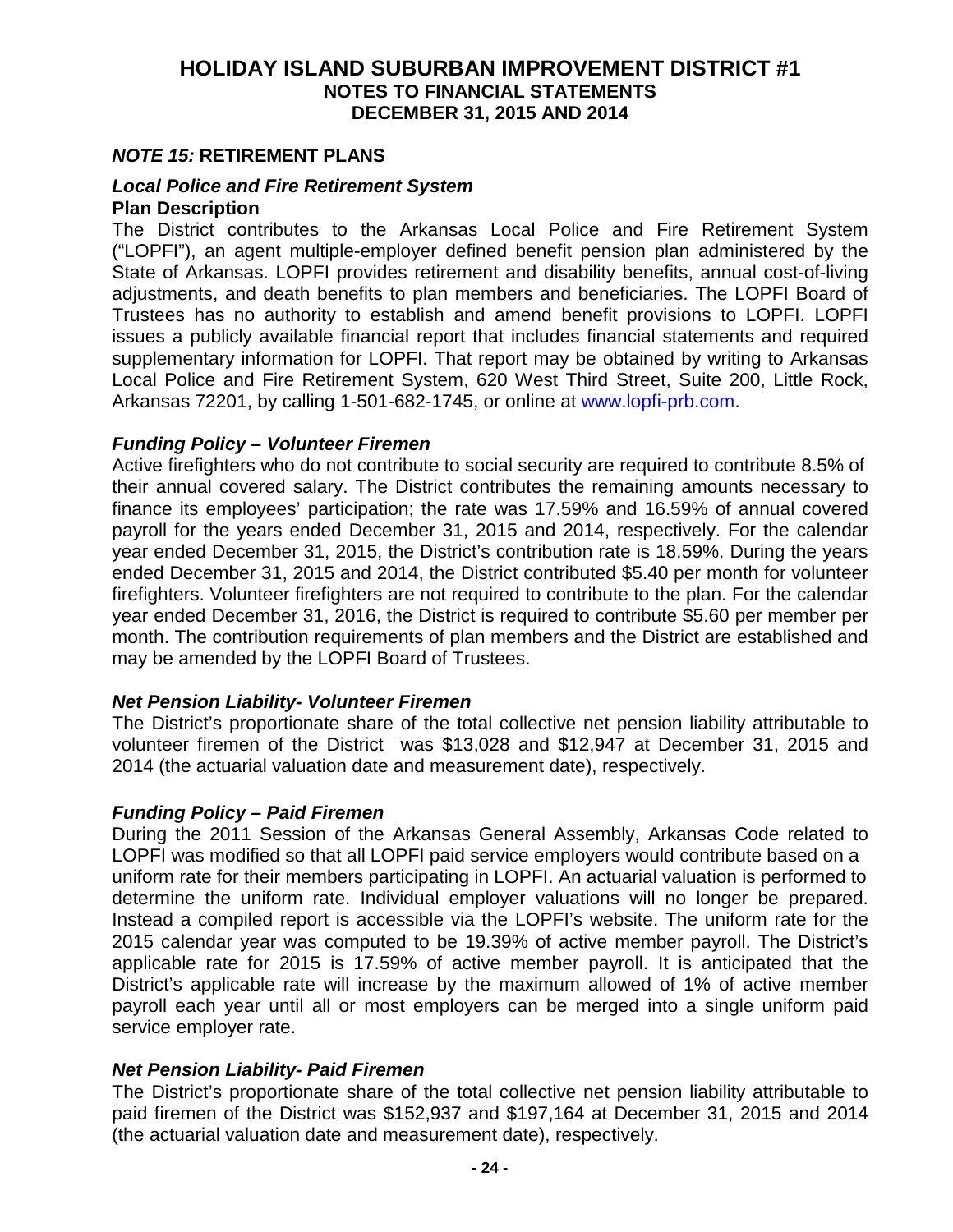

### **INDEPENDENT AUDITORS' REPORT ON INTERNAL CONTROL OVER FINANCIAL REPORTING AND ON COMPLIANCE AND OTHER MATTERS BASED ON AN AUDIT OF FINANCIAL STATEMENTS PERFORMED IN ACCORDANCE WITH** *GOVERNMENT AUDITING STANDARDS*

#### Board of Commissioners **Holiday Island Suburban Improvement District #1** Holiday Island, Arkansas

We have audited, in accordance with auditing standards generally accepted in the United States of America and the standards applicable to financial audits contained in *Government Auditing Standards*, issued by the Comptroller General of the United States, the financial statements of **Holiday Island Suburban Improvement District #1** (the "District") as of and for the year ended December 31, 2015, and the related notes to the financial statements, which collectively comprise the District's basic financial statements, and have issued our report thereon dated December 27, 2016.

# **Internal Control over Financial Reporting**

In planning and performing our audit of the financial statements, we considered the District's internal control over financial reporting (internal control) to determine the audit procedures that are appropriate in the circumstances for the purpose of expressing our opinion on the financial statements, but not for the purpose of expressing an opinion on the effectiveness of the District's internal control. Accordingly, we do not express an opinion on the effectiveness of the District's internal control.

A *deficiency in internal control* exists when the design or operation of a control does not allow management or employees, in the normal course of performing their assigned functions, to prevent, or detect and correct, misstatements on a timely basis. A *material weakness* is a deficiency, or a combination of deficiencies, in internal control, such that there is a reasonable possibility that a material misstatement of the entity's financial statements will not be prevented, or detected and corrected on a timely basis. A *significant deficiency* is a deficiency, or a combination of deficiencies, in internal control that is less severe than a material weakness, yet important enough to merit attention by those charged with governance.

Our consideration of internal control was for the limited purpose described in the first paragraph of this section and was not designed to identify all deficiencies in internal control that might be material weaknesses or significant deficiencies. Given these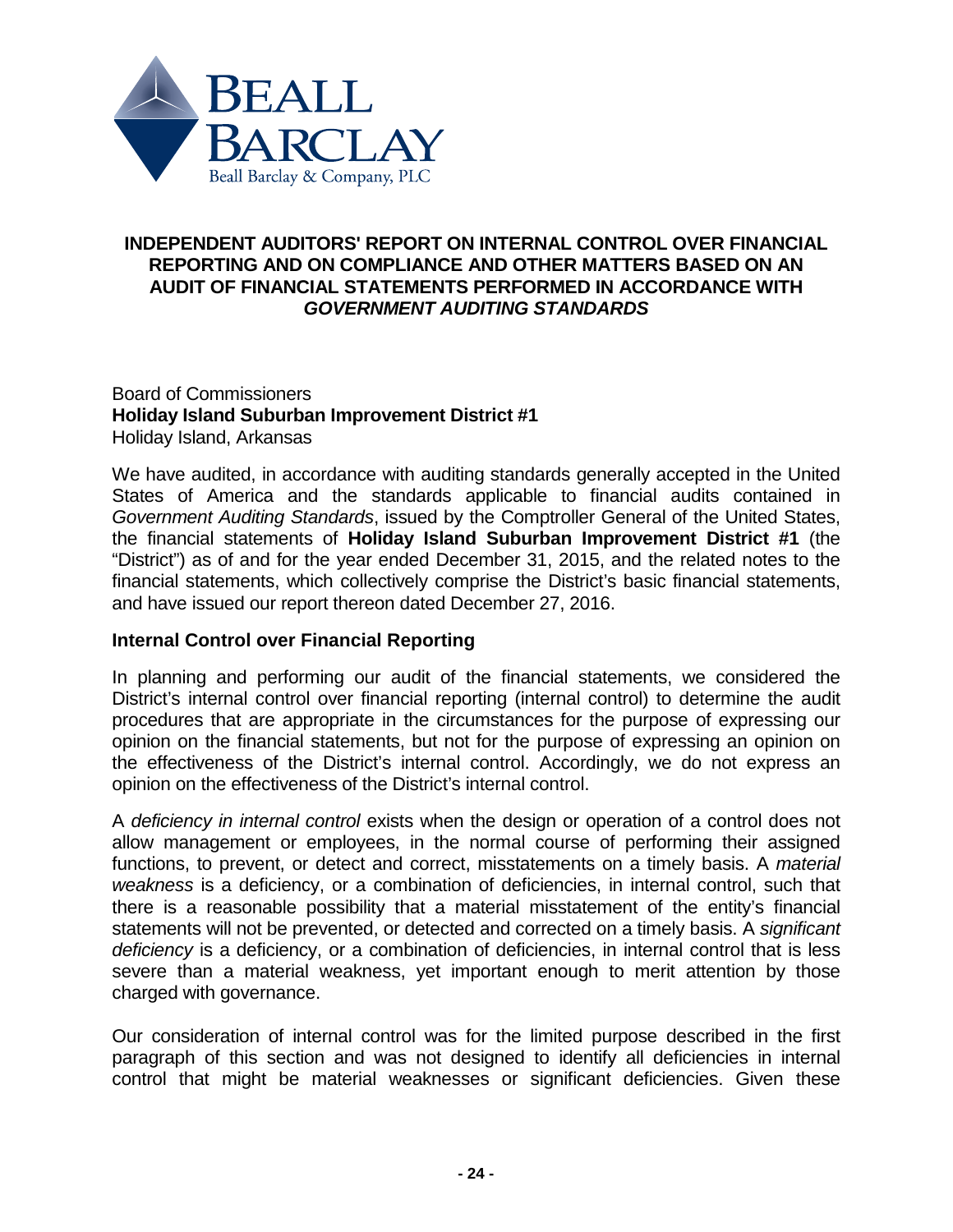limitations, during our audit we did not identify any deficiencies in internal control that we consider to be material weaknesses. However, material weaknesses may exist that have not been identified.

### **Compliance and Other Matters**

As part of obtaining reasonable assurance about whether the District's financial statements are free of material misstatement, we performed tests of its compliance with certain provisions of laws, regulations, contracts, and grant agreements, noncompliance with which could have a direct and material effect on the determination of financial statement amounts. However, providing an opinion on compliance with those provisions was not an objective of our audit, and accordingly, we do not express such an opinion. The results of our tests disclosed no instances of noncompliance or other matters that are required to be reported under *Government Auditing Standards*.

### **Purpose of this Report**

The purpose of this report is solely to describe the scope of our testing of internal control and compliance and the results of that testing, and not to provide an opinion on the effectiveness of the District's internal control or on compliance. This report is an integral part of an audit performed in accordance with *Government Auditing Standards* in considering the District's internal control and compliance. Accordingly, this communication is not suitable for any other purpose.

Beall Barclay & Company, PLC

**BEALL BARCLAY & COMPANY, PLC** Certified Public Accountants

Rogers, Arkansas December 27, 2016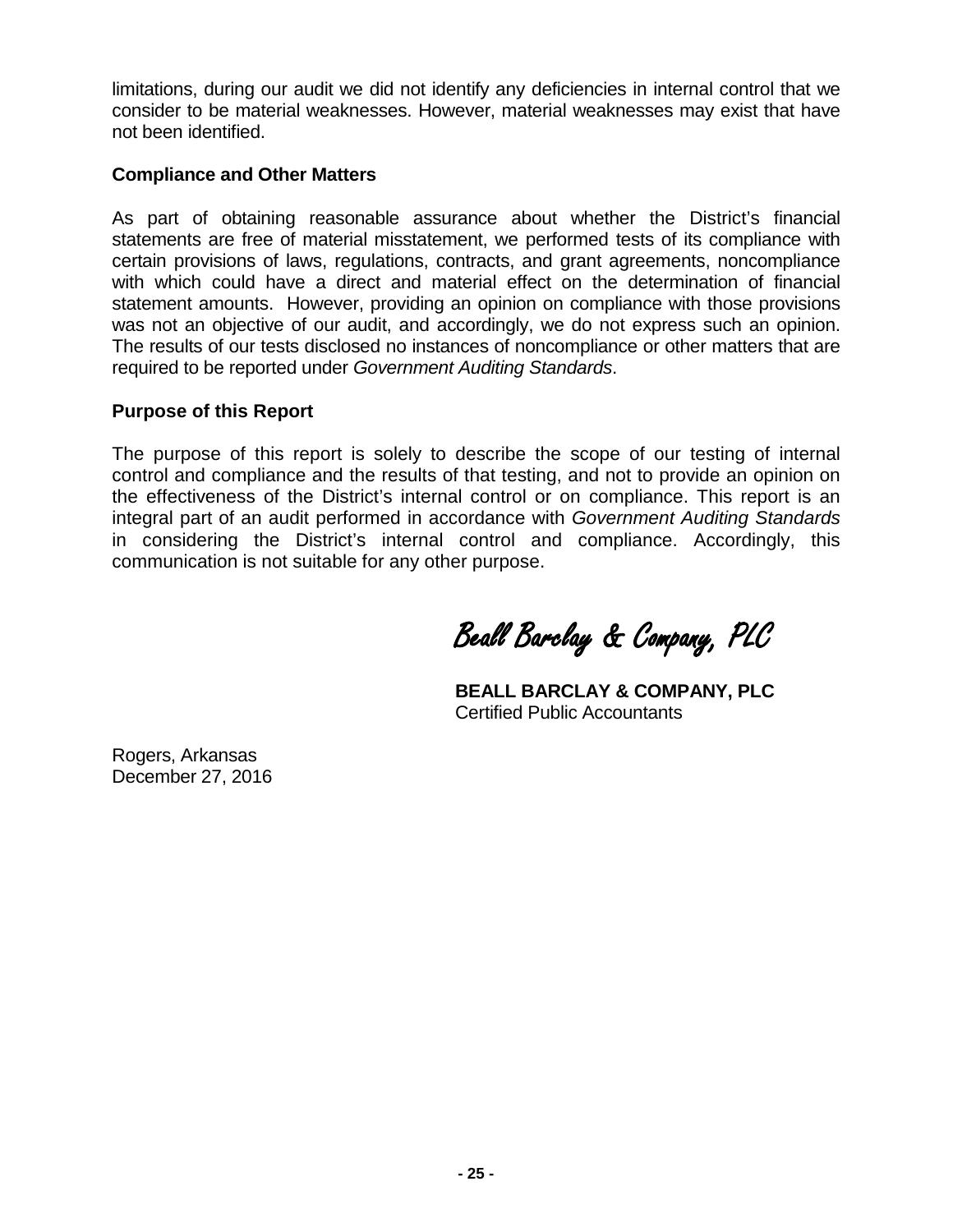### **HOLIDAY ISLAND SUBURBAN IMPROVEMENT DISTRICT #1 SCHEDULE OF REVENUES, EXPENSES, AND CHANGES IN NET POSITION – WATER AND SEWER OPERATIONS ONLY YEAR ENDED DECEMBER 31, 2015**

| <b>OPERATING REVENUES</b><br>Charges for services                                                  |                    | \$<br>701,402       |
|----------------------------------------------------------------------------------------------------|--------------------|---------------------|
| <b>OPERATING EXPENSES</b><br>Operations and maintenance<br>Salaries and related benefits and taxes | 465,132<br>236,468 |                     |
|                                                                                                    |                    | 701,600             |
| Net operating income (loss) before depreciation<br>Less: depreciation                              |                    | (198)<br>(561, 252) |
| <b>NET OPERATING INCOME (LOSS)</b>                                                                 |                    | (561, 450)          |
| <b>INTEREST EXPENSE</b>                                                                            |                    | (133, 135)          |
| <b>NET (LOSS)</b>                                                                                  |                    | (694, 585)          |
| <b>NET POSITION, BEGINNING OF YEAR</b>                                                             |                    | 7,500,811           |
| <b>NET POSITION, END OF YEAR</b>                                                                   |                    | \$<br>6,806,226     |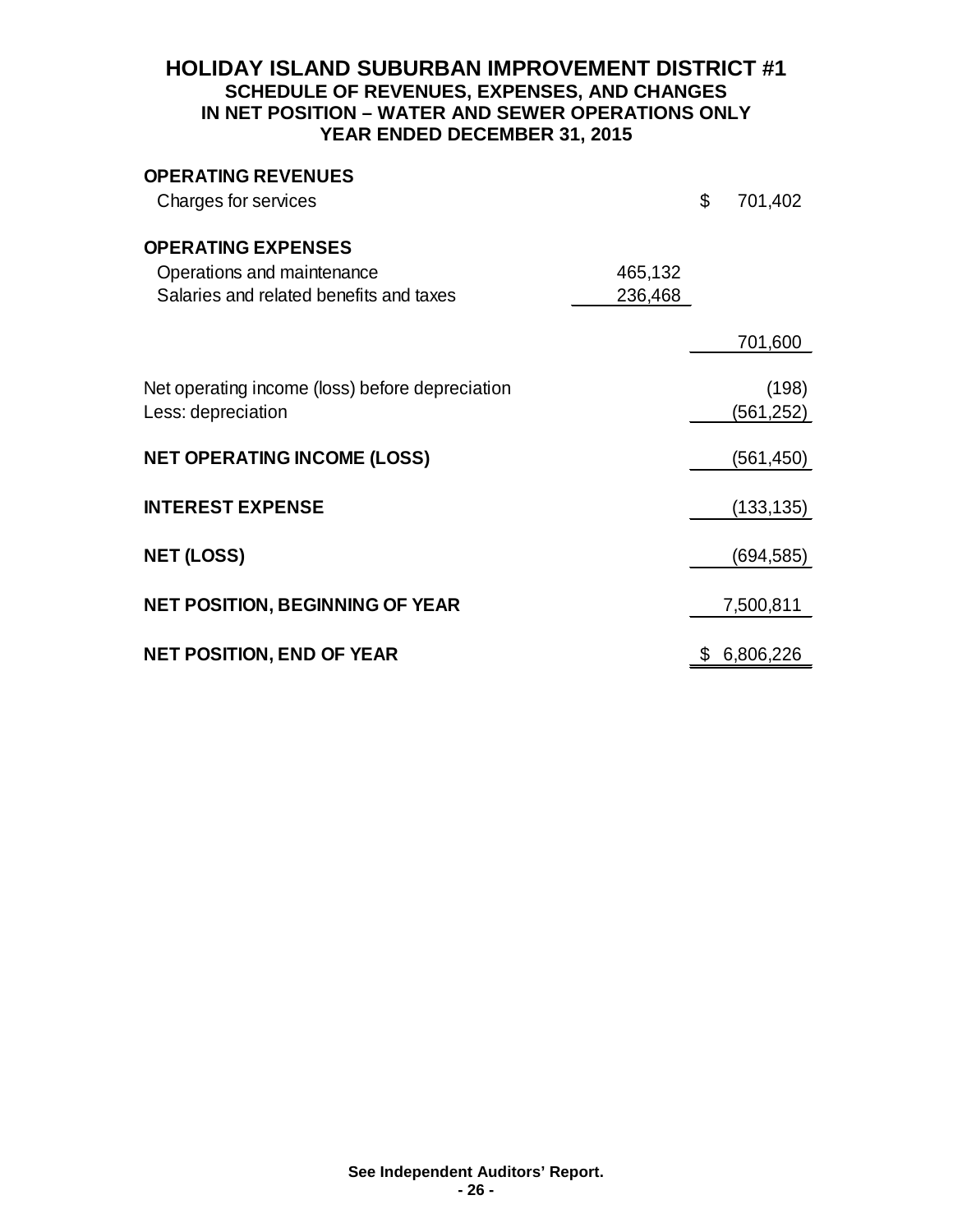### **HOLIDAY ISLAND SUBURBANIMPROVEMENT DISTRICT #1 MISCELLANEOUS SUPPLEMENTARY INFORMATION DECEMBER 31, 2015**

1. Monthly Water/Sewer Rates: All water and sewer charges shall be based on water consumption, and the amount to be paid by each customer shall be computed on the basis of the following schedule of rates at December 31, 2015:

### **Water Services:**

| Minimum charge for first 1,500 gallons<br>Rate for next 28,500 gallons, per 1,000 gallons<br>Rate for 30,001 gallons and above, per 1,000 gallons | \$ | 8.10<br>4.70<br>2.34 |
|---------------------------------------------------------------------------------------------------------------------------------------------------|----|----------------------|
| <b>Sewer Services:</b>                                                                                                                            |    |                      |
| Minimum charge for first 1,500 gallons<br>Rate per 1,000 gallons thereafter                                                                       | \$ | 7.50<br>4.85         |
| <b>Debt Service Charges:</b>                                                                                                                      |    |                      |
| Minimum charge for first 1,500 gallons<br>Rate per 1,000 gallons thereafter                                                                       | S. | 9.25<br>2.47         |

- 2. The total number of water/sewer customers billed during the year ended December 31, 2015 averaged 1,728 per month.
- 3. Total gallons billed to water/sewer customers during the year ended December 31, 2015 amounted to 69,818,080.
- 4. Total dollars billed to water/sewer customers during the year ended December 31, 2015 amounted to \$1,133,143, which includes charges for service and debt assessments.
- 5. There is 236% debt service coverage for all debt service requirements.
- 6. There is no restricted account holding the tax revenues pledged as a revenue source for repayment of Arkansas Development Finance Authority debt. This obligation is payable solely from the revenues derived from the operation of the water and sewer system and special assessments.
- 7. At December 31, 2015, reserved assets in enterprise funds consisted of one reserved cash account for the repayment of debt service. The balance of the account at December 31, 2015 was \$1,025,064. At December 31, 2015, restricted assets consisted of one cash account held in trust for the repayment of debt service. The balance of the account at December 31, 2015 was \$60,960.